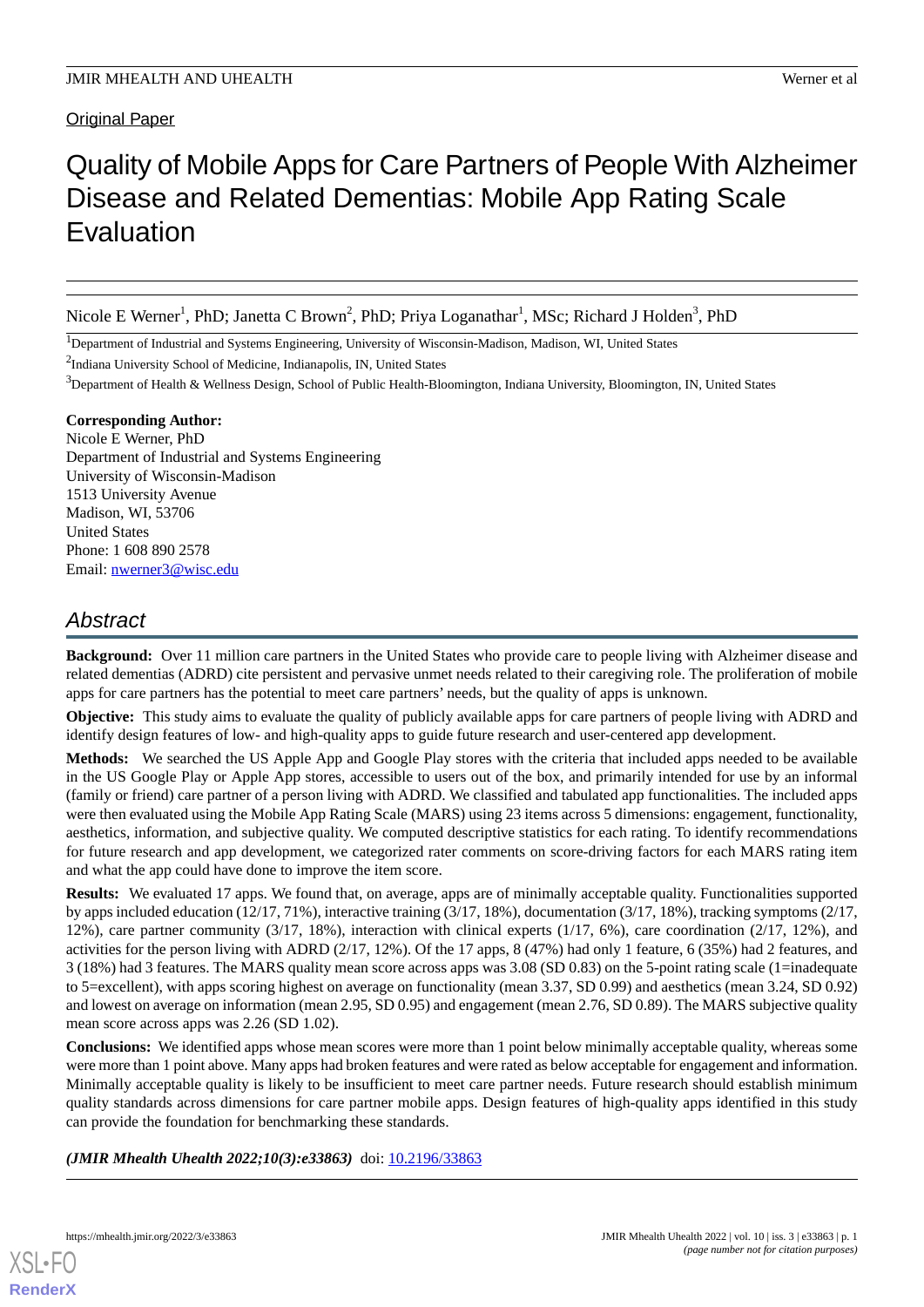#### **KEYWORDS**

Alzheimer disease and related dementias; mobile app; mHealth; caregivers; dementia caregiving; eHealth; telehealth; mobile phone

# *Introduction*

#### **Background**

Over 11 million care partners in the United States who provide care to people living with Alzheimer disease and related dementias (ADRD) are often untrained, underresourced, and unsupported to manage the cognitive, behavioral, and physical changes that characterize ADRD progression [\[1](#page-10-0)[-3\]](#page-10-1). Therefore, care partners cite persistent and pervasive unmet needs related to all aspects of their caregiving role, including support for daily care, managing behavioral symptoms of dementia, self-care, resources and support services, health information management, care coordination and communication, and financial and legal planning [[4-](#page-10-2)[6\]](#page-10-3). The ability to address the unmet needs of care partners is a critical health challenge, as these unmet needs are associated with suboptimal psychological and physical outcomes for the care partner and the person living with ADRD [\[7](#page-10-4)[-10](#page-10-5)].

National experts call for technologies to be powerful and novel interventions to support care partners [\[11](#page-10-6)]. For example, experts from the 2015 Alzheimer Disease Research Summit recommended to "develop new technologies that enhance the delivery of clinical care, care partner support, and in-home monitoring" and "test the use of technology to overcome the workforce limitations in the care of older adults with dementia as well as providing care partner support and education" [[11\]](#page-10-6). The 2018 Research Summit called for "innovative digital data collection platforms" and "pervasive computing assessment methods" [[12\]](#page-10-7).

Mobile apps can answer these calls by enabling unique data capture and visualization, multichannel communication, and integration of powerful decision support on increasingly ubiquitous and scalable devices (eg, smartphones). Advancing technological capabilities also increase the potential of mobile apps to provide much-needed individualized, just-in-time support that can adapt to changing needs across the course of the disease [\[13](#page-10-8)]. Reviews of mobile apps for care partners report that they are a feasible and acceptable intervention [\[14](#page-10-9)] and can reduce ADRD care partner stress and burden [[15\]](#page-10-10).

The mere availability of apps is not sufficient to improve health outcomes; these apps must be designed to support and accommodate user needs and abilities, a process called user-centered design (UCD). More formally, UCD is:

*an approach to interactive systems development that aims to make systems usable and useful by focusing on the users, their needs and requirements, and by applying human factors/ergonomics, usability knowledge, and techniques. This approach enhances effectiveness and efficiency, improves human well-being, user satisfaction, accessibility and sustainability, and counteracts possible adverse effects of use on human health, safety and performance.* [[16\]](#page-10-11)

UCD provides a scientifically sound, practice-based mechanism for developing mobile apps for care partners of people living with ADRD that are highly feasible and more likely to improve care partner outcomes [\[17](#page-10-12)]. Conversely, if apps are not designed using UCD, they are more likely to be of low quality, cause more harm than good, incur avoidable waste of financial and human resources, not provide the needed support, and compound the existing burden on care partners [\[13](#page-10-8),[16,](#page-10-11)[18](#page-11-0)[-21](#page-11-1)].

Despite the potential of mobile apps to meet care partners'needs and improve outcomes using UCD and other industry-standard design practices, the actual quality of mobile apps for care partners—that is, how usable, engaging, valid, acceptable, accessible, aesthetically pleasing, and useful they are to the user—is currently unknown. A recent study by Choi et al [\[22](#page-11-2)] used the Mobile App Rating Scale (MARS) to assess app quality across ADRD-related apps focused on self-care management for people living with ADRD. They found that, on average, the evaluated apps met the MARS criteria for minimally acceptable quality, quality scores were higher for those developed by health care–related versus non–health care–related developers, and apps scored lower on average regarding how engaging they were to the user [[22\]](#page-11-2). Although this study included some apps with care partners as the intended primary user, the inclusion and exclusion criteria focused on the person living with ADRD, which limited the inclusion of apps targeted at care partners as the intended end user.

It is critical to evaluate the quality of mobile apps for ADRD care partners for several reasons [[17\]](#page-10-12). First, quality assessment ensures that mobile apps produce benefits and do not have unintended health consequences for care partners or persons living with ADRD; for example, they do not increase care partner stress and burden. Second, quality evaluation can provide insights into whether mobile apps will be used and whether use will withstand the test of time; that is, they will not be abandoned. Third, quality evaluation is important to ensure that research-based mobile apps are sustainable outside academic research settings, meaning they can achieve commercial success among competitors. Fourth, quality evaluation can safeguard against commercial products that may not deliver on their advertised potential.

#### **Objectives**

Thus, the aim of this study is to (1) evaluate the quality of publicly available apps for care partners of people living with ADRD and (2) identify the design features of low- and high-quality apps to guide future research and user-centered app development.

# *Methods*

#### **Design**

We conducted a multirater evaluation of the quality of mobile apps for caregivers of people living with ADRD available on the US market by applying the MARS [[23\]](#page-11-3). The MARS was

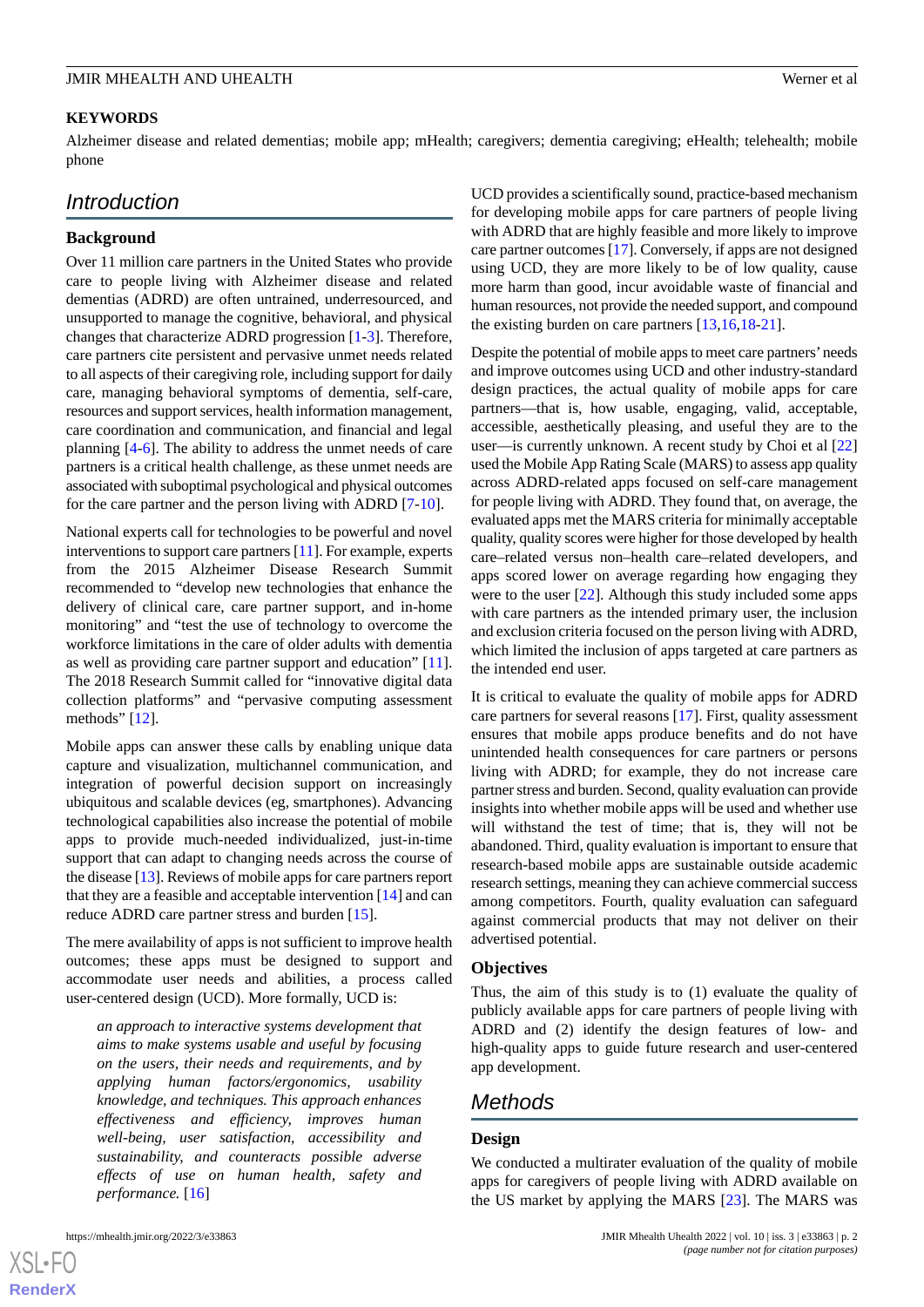created to be an easy-to-use and objective tool for researchers and developers to evaluate the quality of mobile apps across multiple dimensions. We chose to use the MARS because it is a validated rating scale for mobile app quality, includes a multicomponent evaluation of quality, has clear instructions and a uniform scale, and has been used successfully across multiple health domains, including pain management and ADRD [[22](#page-11-2)[,24](#page-11-4),[25\]](#page-11-5).

#### **Data Collection**

#### *App Identification and Selection*

We searched the US Apple App and Google Play stores in March 2021 using multiple variations of the terms "caregiver," "carer," "care," "caretaker," "dementia," and "Alzheimer disease." To be included in the analysis, an app needed to be (1) available in US Google Play or Apple App stores; (2) directly accessible to users out of the box (ie, without a separate agreement with an insurer, health care delivery organization, and enrolling in a clinical trial); and (3) primarily intended for use by an informal (family or friend) care partner or care partners of a person with dementia of any severity, stage, or etiology. Four members of the research team independently searched both app stores to identify eligible apps based on the app name and brief description and identified 50 unique apps. Next, 3 members of the research team applied the inclusion criteria to the compiled list of apps by reviewing the full app description and downloading and exploring the app components. One research team member served as the arbiter by reviewing each app for inclusion and documenting the reason for inclusion or exclusion. The arbiter presented their inclusion decisions to the full research team for a consensus. Primary reasons for app exclusion were not having the caregiver as the primary user (eg, apps for the person living with ADRD), needing to sign up for a clinical trial or be part of a specific health system to access the app, and not being specific to ADRD care (eg, targeted for caregivers of people with any condition). We identified 17 unique apps that met our inclusion criteria, 8 (47%) of which were available in both the iOS and Android versions. For apps that were available on both iOS and Android, we randomly selected whether we would evaluate the iOS or Android version. An expert rater also reviewed the version that was not selected to assess quality differences, and no quality differences were identified between platforms for any of the apps.

# *App Classification*

For each included app, we captured descriptive and technical information, such as name, ratings, version history, language, and functionality. We classified the app's purpose and functionality based on the app store description and available functionality within the app.

#### *MARS Evaluation*

The MARS includes 23 items across 5 dimensions: engagement, functionality, aesthetics, information, and subjective quality [[23\]](#page-11-3). Each item was scored on a 5-point scale, from inadequate (score=1) to excellent (score=5) or not applicable.

Our MARS evaluation team included 7 research team members: 3 experts in UCD and ADRD caregiving and 4 trainees in these

areas. The MARS training process began with the full team independently reviewing the published MARS guide, including instructions, definitions, and rating scales. Next, we conducted 3 team-based training sessions to improve consensus on the MARS ratings. During the training sessions, we evaluated each app as a team, item by item, with a discussion of each item rating to build consensus on how to interpret the items and the criteria for each score within an item. During the team rating sessions, we discussed score anchors and annotated the MARS rating sheet based on consensus anchors. Between team training sessions, team members practiced applying the ratings discussed in the previous session and created additional annotations based on the team consensus discussion, which were then shared with the full team at the subsequent meeting.

Next, each app was rated using the MARS by at least 2 independent raters. To apply the MARS, each trained rater downloaded the app to a testing phone, paid fees, and tested the app to ensure that all components of the app were used. The rater then completed the 23 MARS rating items in order, app by app. In addition to the required MARS rating procedures, raters also documented for each item the score-driving factors for that item and what the app could have done to improve the score. This was done to support our aim of guiding future research and app development.

Two members of the research team reviewed all the scores and identified the items for which the original 2 raters had disagreements in their scores. For items with a disagreement score, an expert rater (JCB, RJH, or NEW) was used as the tiebreaker. The goal of the expert rater as a tiebreaker was to determine which of the scores they agreed with are based on the MARS training and their expertise in evaluating health information technologies. However, if the expert rater disagreed with both scores, the tie-breaking score could be different from the original 2 raters with clear justification. Expert raters were senior members of the research team with doctoral training in UCD, a combined 6 years designing and evaluating dementia caregiving technologies, and a combined 13 years evaluating health information technologies. We calculated the percentage agreement for each rating dyad and the overall agreement rate.

#### **Data Analysis**

The ratings were entered into a cloud-based Microsoft Excel spreadsheet, and descriptive statistics were computed for each rating. First, we computed the mean score for each of the quality dimensions (engagement, functionality, aesthetics, information, and subjective quality) for each individual app as the sum of the item scores in each dimension divided by the items in the dimension. Next, we calculated the app quality mean score for each app as the sum of the dimension mean scores divided by the number of dimensions. We calculated the total mean score for each dimension across all apps as the sum of each app's dimension mean score divided by the total number of apps. We computed the overall app subjective mean score as the sum of the mean scores divided by the total number of apps.

To identify recommendations for future research and app development, 2 expert members of the research team categorized rater comments on the score-driving factors for each item and

```
XS-FO
RenderX
```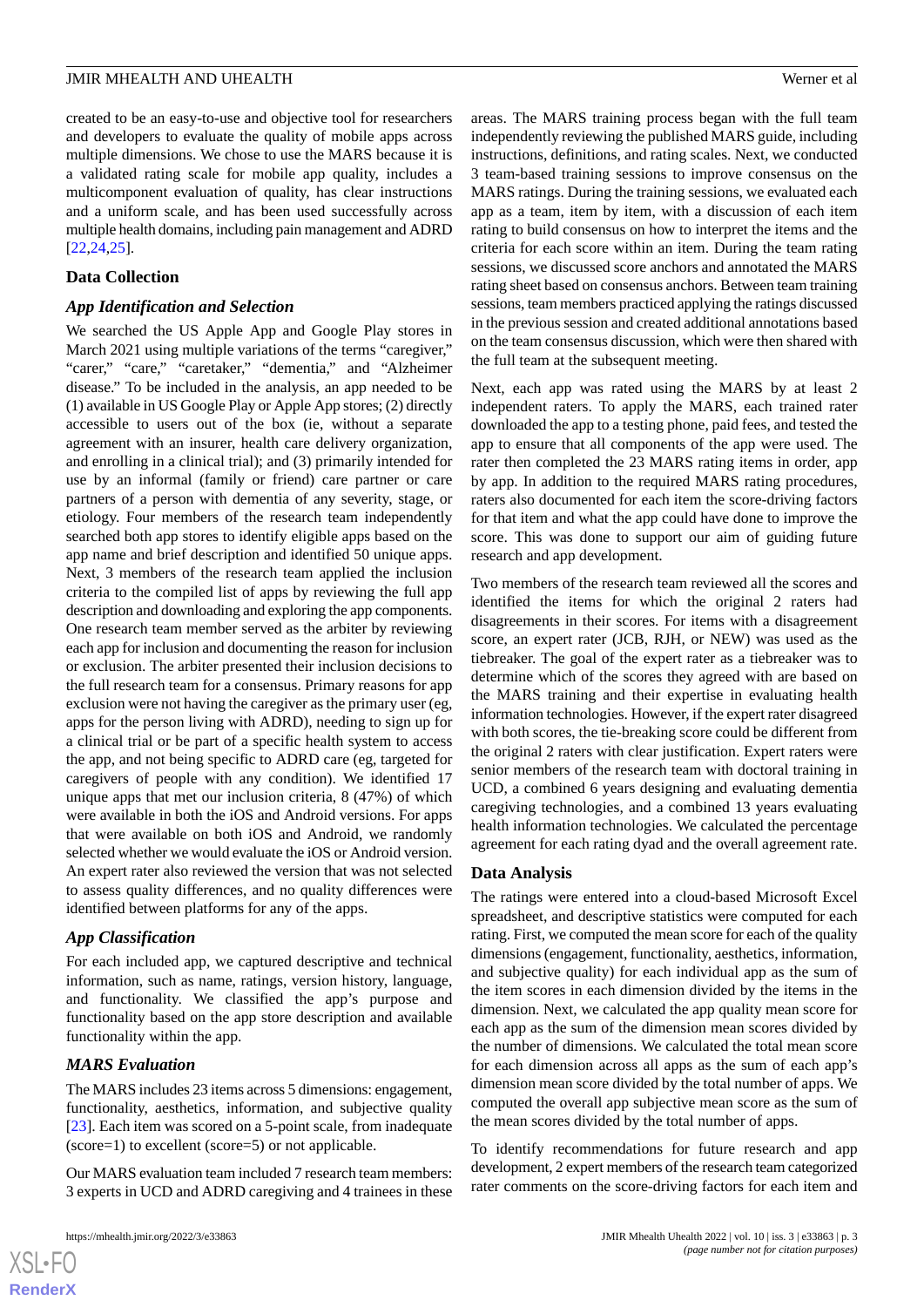what the app could have done to improve the score for that item. They then met to discuss the categories and reach a consensus.

### **Ethics Approval**

This study did not involve human subjects.

# *Results*

#### **App Classification**

We evaluated 17 apps (n=7, 41%, iOS only; n=2, 12%, Android only; and n=8, 47%, both iOS and Android). Before the expert-based score reconciliation process, across 6 rating dyads, the raters provided the exact same rating on a 1 to 5 scale in 43% of ratings; rater dyads agreed within 1 point in 83% of cases (detailed agreement and disagreement rates of each rating dyad are given in [Multimedia Appendix 1](#page-10-13)). All apps except one were available at no cost for the most basic version, and no apps required an additional cost to upgrade to advanced features or additional content. Apps had affiliations with commercial companies 47% (8/17), universities 24% (4/17), health systems 18% (3/17), governments 12% (2/17), and nongovernmental organizations 6% (1/17). Of the 17 apps evaluated, 14 (82%) were available in English only; 1 (6%) was available in English, Korean, and Spanish; 1 (6%) was available in English and

Japanese; and 1 (6%) was available in English and Portuguese. Full descriptions and technical details of the apps are provided in [Table 1](#page-4-0).

We identified 8 general feature categories supported by the apps ([Table 2](#page-5-0)). These categories included the ability of the app to provide the following: (1) education—the provision of relevant, appropriate content that increases care partner knowledge and self-efficacy to perform their role and make informed decisions (12/17, 71%); (2) interactive training—reciprocal exchange of information for care partner development and learning (3/17, 18%); (3) documentation—storage or recording of information for later retrieval  $(3/17, 18\%)$ ; (4) tracking of symptoms  $(2/17, 18\%)$ 12%); (5) care partner community—a platform or feature created for the exchange of social support among care partners (3/17, 18%); (6) interaction with clinical experts (1/17, 6%); (7) care coordination—the organization and distribution of patient care activities among all involved participants (2/17, 12%); and (8) activities for the person living with ADRD (2/17, 12%). Of the 17 apps, 8 (47%) had only 1 feature, 6 (35%) had 2 features, and 3 (18%) had 3 features. Most apps (12/17, 71%) provided information, and for 29% (5/17) of apps, providing information was the only feature. Of the 17 apps, some features such as interaction with clinicians or tracking symptoms were offered by only 1 (6%) or 2 (12%) apps.

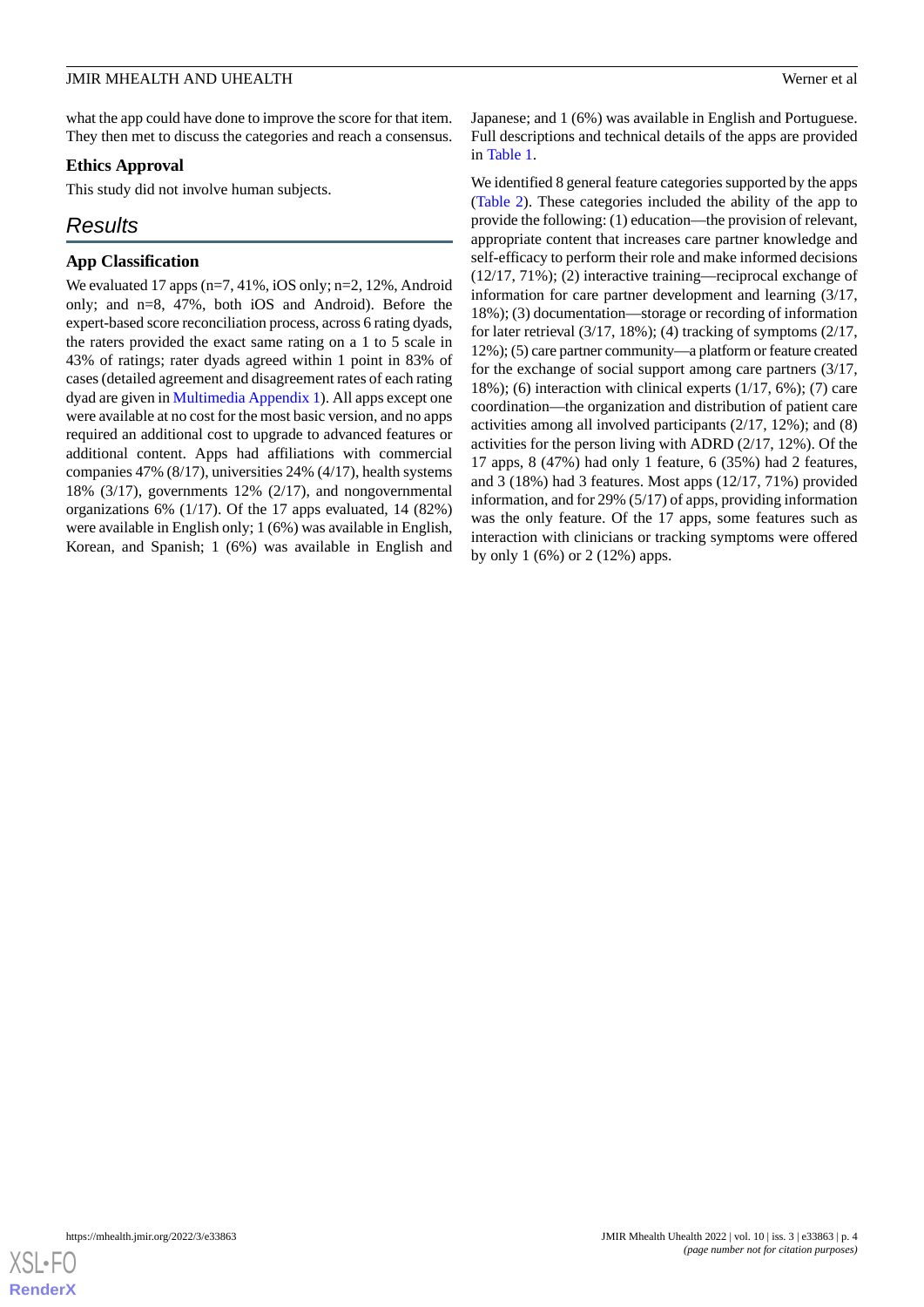<span id="page-4-0"></span>**Table 1.** Apps evaluated in the study and their descriptive and technical details.

| App name                                       | Platform            | Category               | Developer                                | Year of<br>last up-<br>date | Country                 | Language                       | Purpose                                                    | Affiliations                       |
|------------------------------------------------|---------------------|------------------------|------------------------------------------|-----------------------------|-------------------------|--------------------------------|------------------------------------------------------------|------------------------------------|
| Accessible<br>Alzheimer's and<br>Dementia Care | iOS                 | Health and<br>fitness  | ACHGLOBAL, Inc                           | N/A <sup>a</sup>            | United<br>States        | English                        | Provide valuable infor-<br>mation                          | Commercial                         |
| Alzheimer's and<br>Dementia Care               | Android             | Health and<br>fitness  | Accessible home<br>health care           | 2019                        | United<br>States        | English                        | Provide information                                        | Commercial                         |
| Alzheimer's Daily<br>Companion                 | $iOSb$ An-<br>droid | Lifestyle              | Home Instead Senior<br>Care              | 2013                        | United<br>States        | English                        | Build care partner confi-<br>dence                         | Commercial                         |
| Alzheimer's Man-<br>ager                       | iOS                 | Health and<br>fitness  | Point of Care LLC                        | 2021                        | United<br>States        | English                        | Track and monitor                                          | Commercial                         |
| Care4Dementia                                  | iOS                 | Medical                | Univ of New South<br>Wales               | N/A                         | Australia               | English                        | Provide information                                        | University                         |
| Clear Dementia<br>Care                         | iOS An-<br>droid    | Medical                | Northern Health and<br>Social Care Trust | 2021                        | United<br><b>States</b> | English                        | Provide information<br>and support                         | Government<br><b>Health System</b> |
| CogniCare                                      | $iOSb$ An-<br>droid | Health and<br>fitness  | CongniHealth Ltd                         | 2021                        | United<br>Kingdom       | English,<br>Japanese           | Improve quality of life                                    | Commercial<br>University           |
| Dementia Advisor                               | $iOSb$ An-<br>droid | Health and<br>fitness  | Sinai Health System                      | 2019                        | Canada                  | English                        | Improve communica-<br>tion                                 | Government<br>Health System        |
| Dementia Caregiv-<br>er Solutions              | iOS <sup>c</sup>    | Health                 | Lorenzo Gentile                          | 2016                        | Canada                  | English                        | Provide expert advice                                      | Commercial                         |
| Dementia Guide<br>Expert                       | $iOSb$ An-<br>droid | Education              | University of Illinois 2020              |                             | United<br>States        | English,<br>Korean,<br>Spanish | Educate and empower                                        | University                         |
| Dementia Stages<br><b>Ability Model</b>        | $iOSb$ An-<br>droid | Education              | Positive Approach,<br>LLC                | 2020                        | United<br>States        | English                        | Help learn characteris-<br>tics and care of GEMS<br>stages | Commercial                         |
| Dementia Talk                                  | iOS                 | Health and<br>fitness  | Sinai Health Sys-<br>tem-Reitman Centre  | 2019                        | United<br>States        | English                        | Track and monitor                                          | Health System                      |
| DementiAssist                                  | Android             | Medical                | Baylor Scott and<br>White Health         | 2015                        | United<br><b>States</b> | English                        | Provide insights                                           | University                         |
| DemKonnect                                     | $iOSb$ An-<br>droid | Medical                | Nightingales Medi-<br>cal Trust          | 2020                        | United<br>Kingdom       | English                        | Provide care partner<br>connections                        | NGO <sup>d</sup>                   |
| Inspo-Alzheimer's<br>Caregiving                | $iOSb$ An-<br>droid | Social net-<br>working | Inspo Labs                               | 2020                        | United<br><b>States</b> | English                        | Create safe supportive<br>community                        | N/A                                |
| Remember Me-<br>Caregiver                      | iOS                 | Productivity           | Daniel Leal                              | 2020                        | United<br><b>States</b> | English,<br>Portuguese         | Share care responsibili- N/A<br>ty                         |                                    |
| Respite Mobile                                 | iOS                 | Health and<br>fitness  | ADC initiatives LLC                      | 2021                        | United<br><b>States</b> | English                        | Provide activities for<br>people with ADRD <sup>e</sup>    | Commercial                         |

<sup>a</sup>N/A: not available.

<sup>b</sup>Indicates platform reviewed.

<sup>c</sup>Indicates cost of use.

<sup>d</sup>NGO: nongovernmental organization.

<sup>e</sup>ADRD: Alzheimer disease and related dementias.

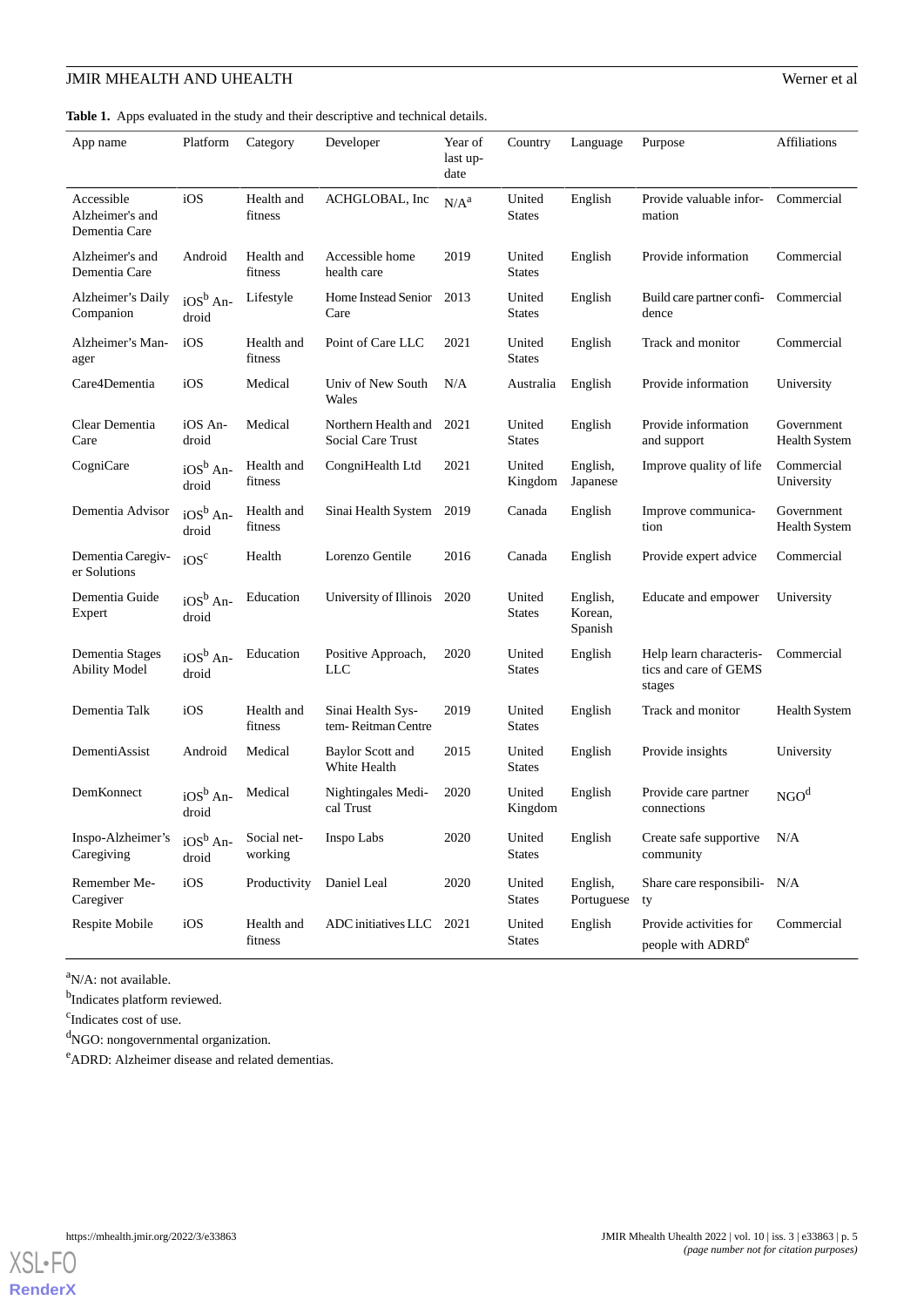<span id="page-5-0"></span>Table 2. Feature categories of the evaluated apps (N=17).

| Apps                                           | Education<br>$(n=12, 71%)$ | Interactive<br>training<br>$(n=3, 18\%)$ | Documentation<br>$(n=3, 18\%)$ | Tracking<br>symptoms<br>$(n=2, 12\%)$ | Care partner<br>community<br>$(n=3, 18\%)$ | Interaction with<br>clinical expert<br>$(n=1, 6\%)$ | Care coordination<br>$(n=2, 12\%)$ | Activities for<br>person with<br>dementia<br>$(n=2, 12\%)$ |
|------------------------------------------------|----------------------------|------------------------------------------|--------------------------------|---------------------------------------|--------------------------------------------|-----------------------------------------------------|------------------------------------|------------------------------------------------------------|
| Accessible<br>Alzheimer's and<br>Dementia Care | $\checkmark$               |                                          |                                |                                       |                                            |                                                     |                                    |                                                            |
| Alzheimer's and<br>Dementia Care               | $\checkmark$               |                                          |                                |                                       | ✓                                          |                                                     |                                    |                                                            |
| Alzheimer's Daily<br>Companion                 | $\checkmark$               |                                          |                                |                                       |                                            |                                                     |                                    |                                                            |
| Alzheimer's Manag-<br>er                       |                            |                                          | ✓                              | ✓                                     |                                            |                                                     |                                    |                                                            |
| Care4Dementia                                  | ✓                          |                                          |                                |                                       |                                            |                                                     |                                    |                                                            |
| Clear Dementia<br>Care                         | $\checkmark$               | ✓                                        | ✓                              |                                       |                                            |                                                     |                                    |                                                            |
| CogniCare                                      | ✓                          |                                          |                                |                                       |                                            |                                                     |                                    | ✓                                                          |
| Dementia Advisor                               |                            | $\checkmark$                             |                                |                                       |                                            |                                                     |                                    |                                                            |
| Dementia Caregiv- √<br>er Solutions            |                            |                                          |                                |                                       |                                            |                                                     |                                    |                                                            |
| Dementia Guide<br>Expert                       | ✓                          |                                          |                                |                                       |                                            |                                                     |                                    |                                                            |
| Dementia Stages<br><b>Ability Model</b>        | $\checkmark$               | ✓                                        |                                |                                       |                                            |                                                     |                                    |                                                            |
| Dementia Talk                                  |                            |                                          | ✓                              | ✓                                     |                                            |                                                     | ✓                                  |                                                            |
| DementiAssist                                  | ✓                          |                                          |                                |                                       |                                            |                                                     |                                    |                                                            |
| DemKonnect                                     | ✓                          |                                          |                                |                                       | ✓                                          | $\checkmark$                                        |                                    |                                                            |
| Inspo-Alzheimer's √<br>Caregiving              |                            |                                          |                                |                                       | ✓                                          |                                                     |                                    |                                                            |
| Remember Me-<br>Caregiver                      |                            |                                          |                                |                                       |                                            |                                                     | ✓                                  |                                                            |
| Respite Mobile                                 |                            |                                          |                                |                                       |                                            |                                                     |                                    | ✓                                                          |

#### **MARS Evaluation**

The MARS app quality mean score across all apps was 3.08 (SD 0.83) on the 5-point rating scale (from 1=inadequate to

5=excellent), with apps scoring highest on average on functionality (mean 3.37, SD 0.99) and aesthetics (mean 3.24, SD 0.92) and lowest on average on information (mean 2.95, SD 0.95) and engagement (mean 2.76, SD 0.89; [Table 3](#page-6-0)).

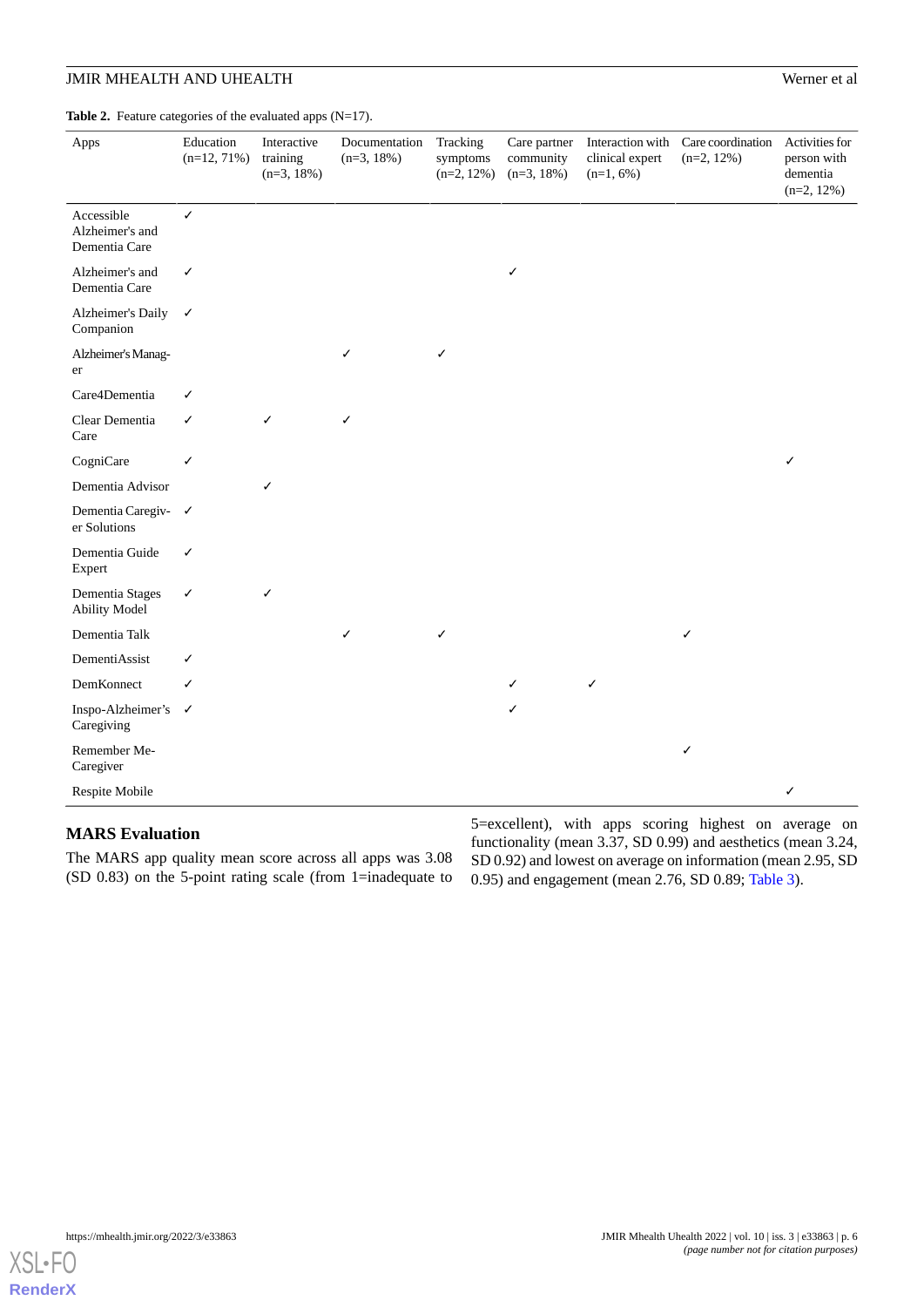<span id="page-6-0"></span>**Table 3.** Mean scores on the Mobile App Rating Scale (MARS) rating categories with category definitions and subjective evaluation data, including app store number of ratings, app store average ratings, and the MARS subjective quality score.

| Apps                                             | Quality<br>mean score,<br>mean | Engagement,<br>mean | Functionality,<br>mean | Aesthetics,<br>mean | Information,<br>mean | Subjective<br>quality score,<br>mean | App store num-<br>ber ratings | App store aver-<br>age rating (out<br>of 5 stars) |
|--------------------------------------------------|--------------------------------|---------------------|------------------------|---------------------|----------------------|--------------------------------------|-------------------------------|---------------------------------------------------|
| Accessible<br>Alzheimer's and De-<br>mentia Care | 1.26                           | 1.20                | 1.50                   | 1.00                | 1.33                 | 1.00                                 | $\mathbf{1}$                  | 5                                                 |
| Alzheimer's and De-<br>mentia Care               | 2.29                           | 2.00                | 2.00                   | 2.67                | 2.50                 | 1.00                                 | NR <sup>a</sup>               | <b>NR</b>                                         |
| Alzheimer's Daily<br>Companion                   | 2.50                           | 1.60                | 3.25                   | 2.67                | 2.50                 | 1.25                                 | 16                            | 4.6                                               |
| Alzheimer's Manager                              | 2.98                           | 2.60                | 3.50                   | 3.00                | 2.83                 | 2.67                                 | $\mathbf{1}$                  | 3                                                 |
| Care4Dementia                                    | 3.20                           | 2.20                | 3.75                   | 3.00                | 3.83                 | 2.50                                 | $\mathbf{1}$                  | 5                                                 |
| Clear Dementia Care                              | 3.85                           | 3.80                | 4.25                   | 3.33                | 4.00                 | 3.25                                 | $\mathbf{1}$                  | 5                                                 |
| CogniCare                                        | 3.74                           | 3.80                | 4.00                   | 4.00                | 3.17                 | 2.50                                 | <b>NR</b>                     | <b>NR</b>                                         |
| Dementia Advisor                                 | 4.18                           | 4.20                | 5.00                   | 3.33                | 4.17                 | 4.50                                 | 6                             | 4.3                                               |
| Dementia Caregiver<br>Solutions                  | 3.11                           | 2.60                | 3.50                   | 3.00                | 3.33                 | 2.00                                 | $\mathbf{1}$                  | 5                                                 |
| Dementia Guide Ex-<br>pert                       | 2.66                           | 2.40                | 2.75                   | 2.33                | 3.17                 | 3.25                                 | $\mathbf{1}$                  | 5                                                 |
| Dementia Stages<br><b>Ability Model</b>          | 4.26                           | 3.30                | 4.75                   | 4.67                | 4.33                 | 3.25                                 | 15                            | 5                                                 |
| Dementia Talk                                    | 3.29                           | 3.00                | 3.00                   | 4.00                | 3.17                 | 1.25                                 | $\mathbf{1}$                  | $\mathbf{1}$                                      |
| DementiAssist                                    | 2.93                           | 2.80                | 3.25                   | 3.33                | 2.33                 | 2.00                                 | $\overline{7}$                | 4.1                                               |
| DemKonnect-                                      | 2.71                           | 3.00                | 2.00                   | 3.67                | 2.17                 | 1.75                                 | <b>NR</b>                     | NR                                                |
| Inspo-Alzheimer's<br>Caregiving                  | 4.17                           | 4.00                | 4.00                   | 4.67                | 4.00                 | 3.25                                 | <b>NR</b>                     | NR                                                |
| Remember Me-Care-<br>giver                       | 1.88                           | 1.50                | 2.50                   | 2.33                | 1.17                 | 1.00                                 | <b>NR</b>                     | NR                                                |
| Respite Mobile                                   | 3.35                           | 3.00                | 4.25                   | 4.00                | 2.17                 | 2.00                                 | 10                            | 5                                                 |
| Overall, mean (SD)                               | 3.08(0.83)                     | 2.76(0.89)          | 3.37(0.99)             | 3.24(0.92)          | 2.95(0.95)           | 2.26(1.02)                           | $N/A^b$                       | N/A                                               |

<sup>a</sup>NR: not rated.

<sup>b</sup>N/A: not applicable.

The MARS subjective quality mean score across all apps was 2.26 (SD 1.02), with mean scores ranging from 1 to 4.5. The mean score for the question, "Would you recommend the app to people who might benefit from it?" was 2.59 (SD 1.42).

The MARS app quality mean score of 2.94 (SD 0.93) for apps with a commercial affiliation was slightly below the minimally acceptable quality and slightly above the minimally acceptable quality 3.26 (SD 0.57) for apps with noncommercial affiliations (ie, universities, governments, health systems, and nongovernmental organizations). The MARS subjective quality mean score (SD) was below the minimally acceptable quality for apps with both commercial affiliation (mean 1.96, SD 0.83) and noncommercial affiliations (mean 2.64, SD 1.11).

[Table 3](#page-6-0) provides the mean scores on the MARS quality rating dimensions and subjective evaluation data, including the MARS subjective quality score, app store number of ratings, and app store average ratings for all evaluated apps.

#### **Score-Driving Factors**

[Table 4](#page-7-0) lists the most frequently identified design qualities that led to low or high MARS scores for each MARS dimension. Among factors contributing to low scores, a common one was broken functionality, leading to crashes, error messages, and unresponsiveness, noted in 59% (10/17) of the apps. Among factors contributing to high scores, a common quality included aesthetics where adequate use of multimedia for content presentation, clear and consistent user interface layouts, and high-quality graphics were noted in 53% (9/17) of the apps.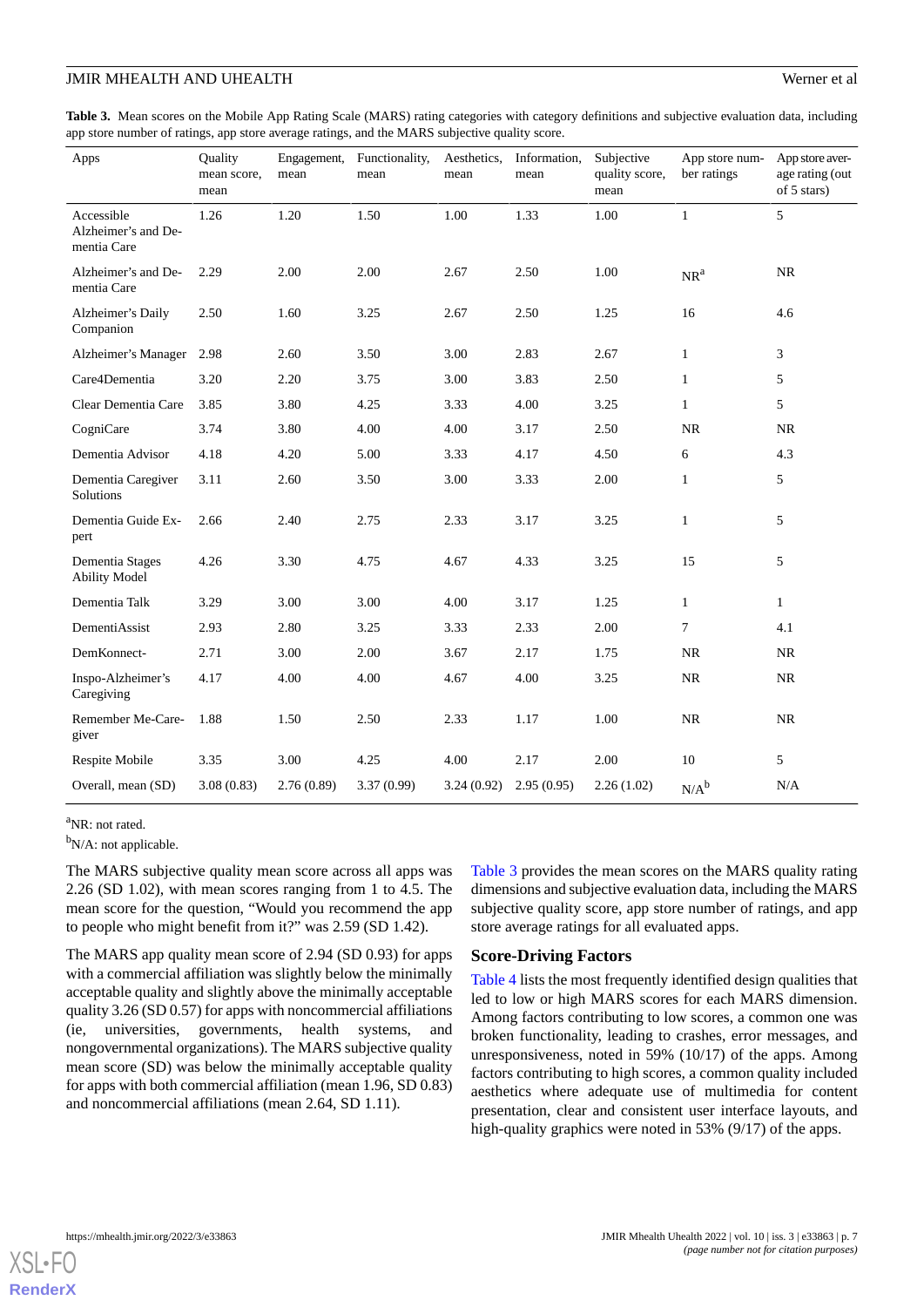<span id="page-7-0"></span>**Table 4.** Mobile App Rating Scale (MARS) dimensions, categories within those dimensions, and examples of design features that were score drivers for low and high scores.

| MARS dimension and categories Examples of low-score drivers |                                                                                                                                                                                                                               | Examples of high-score drivers                                                                                                                                                      |  |  |  |
|-------------------------------------------------------------|-------------------------------------------------------------------------------------------------------------------------------------------------------------------------------------------------------------------------------|-------------------------------------------------------------------------------------------------------------------------------------------------------------------------------------|--|--|--|
| <b>Engagement</b>                                           |                                                                                                                                                                                                                               |                                                                                                                                                                                     |  |  |  |
| Entertainment                                               | Entertaining content such as games, chat, videos, and fo-<br>rums that do not function; extensive and overwhelming<br>content; and very little content                                                                        | Use of multimedia (eg, combination of text, video,<br>audio, images, and animations)                                                                                                |  |  |  |
| Interest                                                    | Text only with no images, large blocks of text, frequent<br>system failure, constantly linking to outside website, and<br>no ability to customize experience                                                                  | Variety of content, features, and color throughout the<br>app                                                                                                                       |  |  |  |
| Customization                                               | Limited, inoperable, or missing customization features                                                                                                                                                                        | Variety of customization options (eg, privacy settings,<br>preference selection, notifications, and favorites)                                                                      |  |  |  |
| Interactivity                                               | Interactive content such chat, graphs, and forums does not<br>function; must click what you need every time (the app<br>does not retain information); and community forum but no<br>active users                              | Feedback systems (eg, confirmations, error messages,<br>and validations) and variety of data visualization with<br>charts, in-app messaging, and features for community<br>building |  |  |  |
| Target group                                                | Small font, no ability to zoom, provides only general infor-<br>Content relevance and usefulness of information<br>mation, and no privacy settings                                                                            |                                                                                                                                                                                     |  |  |  |
| <b>Functionality</b>                                        |                                                                                                                                                                                                                               |                                                                                                                                                                                     |  |  |  |
| Performance                                                 | Frequent error messages and crashes, frequently unrespon- Responsiveness and efficient transitions throughout<br>sive or slow, and includes inactive hyperlinks                                                               | the app                                                                                                                                                                             |  |  |  |
| Ease of use                                                 | Takes a lot of time to figure out how to use, functions dif-<br>ficult to learn to use the complicated app architecture, and<br>no instructions provided                                                                      | Clarity and intuitiveness of app functions and learnabil-<br>ity, operability, and app instructions                                                                                 |  |  |  |
| Navigation                                                  | Menu options change within the app, clicking a link takes<br>you to the incorrect function, consistently sending to an<br>outside website with broken links, no back button provided,<br>and the Menu options do not function | Logic, consistency, and visual cues matched users'<br>expectations; external sources within the app; and<br>minimalist design                                                       |  |  |  |
| Gestural design                                             | Gestures differ from expectation in terms of phone gestures                                                                                                                                                                   | Logical, consistent, anticipated gestures, links, and<br>buttons                                                                                                                    |  |  |  |
| <b>Aesthetics</b>                                           |                                                                                                                                                                                                                               |                                                                                                                                                                                     |  |  |  |
| Layout                                                      | Blocks of text and inconsistent layout across pages                                                                                                                                                                           | Clear and simple user interface layout                                                                                                                                              |  |  |  |
| Graphics                                                    | Low quality (blurry) and no graphics                                                                                                                                                                                          | Quality, high-resolution graphics                                                                                                                                                   |  |  |  |
| Visual appeal                                               | No color, no graphics, no multimedia, and inconsistent text Creative, impactful, and thoughtful use of color<br>sizes and colors                                                                                              |                                                                                                                                                                                     |  |  |  |
| <b>Information</b>                                          |                                                                                                                                                                                                                               |                                                                                                                                                                                     |  |  |  |
|                                                             | Accuracy of app description Describes content that does not function or is not available Features and functions aligned with the app description                                                                              |                                                                                                                                                                                     |  |  |  |
| Goals                                                       | Goals not stated, goals not achievable because app functions<br>are broken or unresponsive, and no ability to measure goal<br>attainment                                                                                      | Goals stated explicitly with measurable or trackable<br>metrics                                                                                                                     |  |  |  |
| Quality of information                                      | Sources not cited, sources cited are questionable, links<br>provided to sources are broken, and information disorga-<br>nized or difficult to locate                                                                          | Information provided from trusted, cited sources; lan-<br>guage used written with end users or target demograph-<br>ic in mind; and information relevant to users                   |  |  |  |
| Quantity of information                                     | Extensive and overwhelming amount of information and<br>very little information                                                                                                                                               | Sufficient and comprehensive range of information                                                                                                                                   |  |  |  |
| Visual information                                          | No visual information available                                                                                                                                                                                               | Logical use of videos, multimedia, and helpful images<br>to provide clarity                                                                                                         |  |  |  |
| Credibility                                                 | No sources cited and commercial entity selling other<br>products                                                                                                                                                              | Created by a legitimate, verified entity, including<br>hospital, center, government, university, or council                                                                         |  |  |  |
| Evidence base                                               | Not tested for effectiveness in improving person living with<br>ADRD <sup>a</sup> or care partner outcomes                                                                                                                    | $N/A^b$                                                                                                                                                                             |  |  |  |

<sup>a</sup>ADRD: Alzheimer disease and related dementias.  $bN/A$ : not available.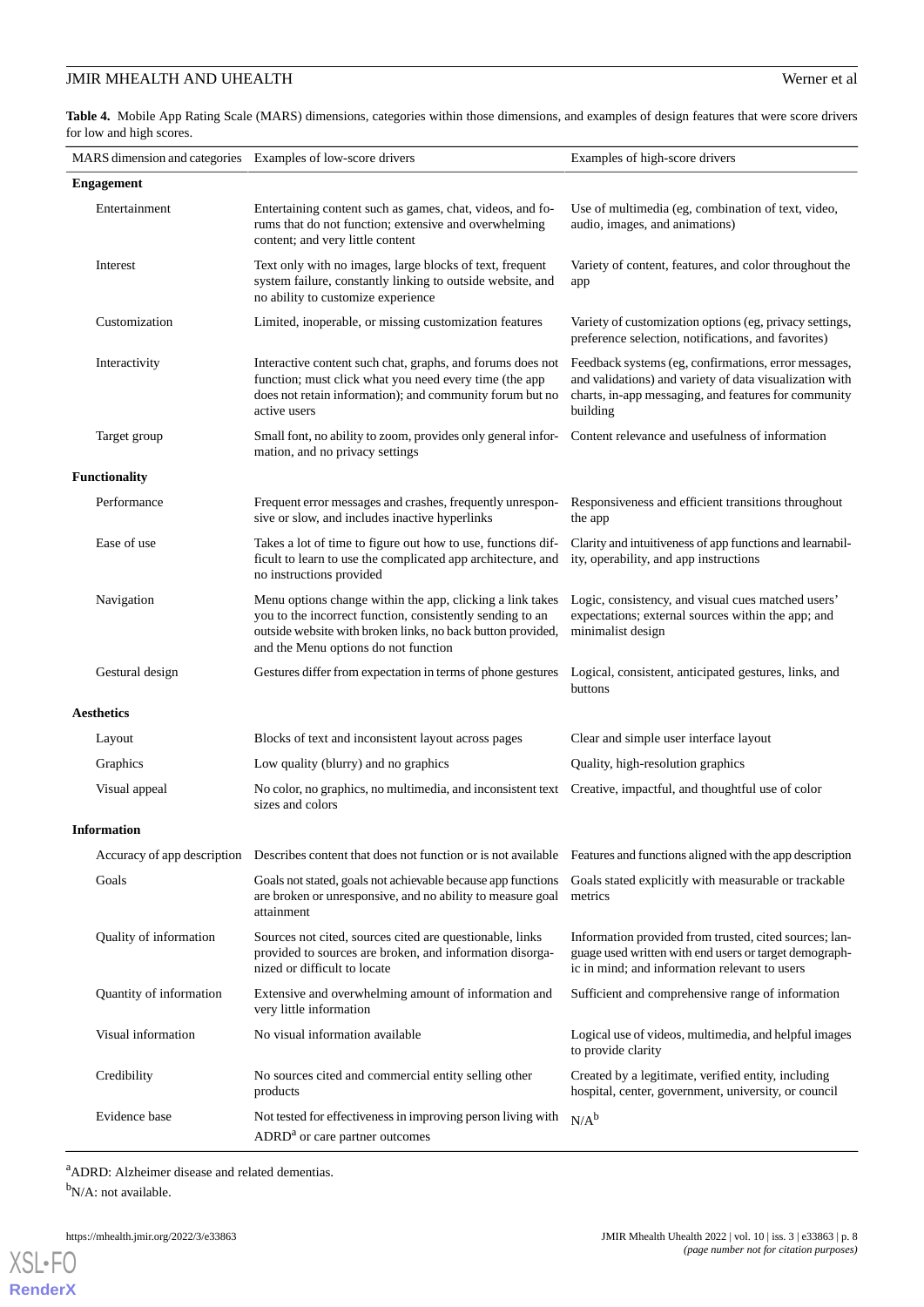# *Discussion*

#### **Principal Findings**

The objectives of our study were to (1) evaluate the quality of publicly available apps for care partners of people living with ADRD and (2) identify the design features of low- and high-quality apps to guide future research and app development. Our findings show that across all apps, the average MARS quality rating was just above the minimally acceptable cut-off of 3.00 (mean 3.08, SD 0.83; range 1.26-4.26), and the average MARS subjective quality rating of all the apps was less than acceptable (mean 2.26, SD 1.02; range 1.00-4.50). We also identified apps whose individual mean scores were more than 1 point below the minimal acceptable quality, whereas some were more than 1 point above. Furthermore, most of the apps we assessed had broken features and were rated as below acceptable quality for the MARS dimensions of engagement and information quality.

Of the 17 mobile apps, our analysis identified 3 (18%) with a rating of good or higher quality (MARS quality mean score >4). Furthermore, Dementia Advisor scored greater than 4 (ie, indicating good quality) on both the MARS quality mean score and the subjective quality mean score. In contrast to most apps that focus on providing education through text and videos, Dementia Advisor provides interactive training on a wide variety of scenarios with feedback to improve learning. The app was simple and intuitive, without the need for instructions or significant time to learn to use the app features. All features of the app were functional, and the progress through the training scenarios was tracked by the app.

We found that most apps focused on passively delivering educational content. Providing education is important, as care partners report persistent unmet needs related to understanding ADRD as a disease process, including diagnosis, prognosis, and disease progression; long-term care and financial and legal planning; and management of cognitive and behavioral symptoms [\[4](#page-10-2),[5,](#page-10-14)[26](#page-11-6),[27\]](#page-11-7). However, the extent of the effectiveness of passive learning content (eg, reading an article or watching a video) provided by these apps is unknown and may be limited as opposed to engaged active learning approaches that foster information retention [[28](#page-11-8)[-30](#page-11-9)]. In addition, care partners also reported the need for training, support for coordination across the caregiving network, connection to relevant resources, and social support [[4,](#page-10-2)[5](#page-10-14),[27,](#page-11-7)[31](#page-11-10)[-33](#page-11-11)]. Some apps did attempt to address care partners' need for social support by offering forums, chats, and community features. However, we found that these features were often not functional or did not have active participation from users, limiting the app's ability to fulfill their promise of social support. Furthermore, the apps were limited in functionality to support coordination across the caregiving network, with only 2 apps supporting coordination with other care partners and only 1 connecting care partners with clinicians. Overall, the limited functionality provided across most apps raises questions about their potential to improve care partner outcomes, as several recent systematic reviews and meta-analyses suggested that effective care partner interventions provide multiple components and social support [[34-](#page-11-12)[44](#page-12-0)].

Overall, the apps scored higher on functionality and aesthetics than on engagement and information quality. The apps, on average, scored just above minimally acceptable for functionality (mean 3.37, SD 0.99), which includes app performance, ease of use, navigation, and gestural design. Functionality is important for care partners because it reflects the potential of the app to meet basic care partner needs in terms of app usability. This score is a point lower than that indicated in the MARS rating reported in a 2020 study by Choi et al [[22\]](#page-11-2), which used the MARS to assess the quality of all ADRD-related apps, including those focused on care partners and those focused on the person living with ADRD. It is possible that the higher scores found by Choi et al [\[22](#page-11-2)] reflect a higher quality of apps designed for people living with ADRD, as a recent study by Guo et al [\[45](#page-12-1)] on rating mobile apps for people living with ADRD reported a similarly high functionality score.

On average, the apps scored as just above minimally acceptable for aesthetics (mean 3.24), including layout, graphics, and visual appeal. This is similar to the aesthetic scores reported by Choi et al [[22\]](#page-11-2) and lower than the average aesthetics score reported by Guo et al [\[45](#page-12-1)]. Aesthetics is an important dimension of quality that allows apps to stand out in the marketplace. Aesthetics can also facilitate emotionally positive experiences, which can improve user perceptions of the app  $[46,47]$  $[46,47]$  $[46,47]$ .

However, on average, engagement, which included entertainment, customization, interactivity, and fit to the target group, was slightly below acceptable quality (mean 2.76). Similarly, the findings of both Choi et al [[22\]](#page-11-2) and Guo et al [\[45](#page-12-1)] reported that apps scored lowest on engagement, reporting just-below minimally acceptable quality and above minimally acceptable quality, respectively. These findings further confirm previous research that evaluated 8 commercially available apps for ADRD care partners and found that the majority provided mostly text-based information [\[48](#page-12-4)]. Below acceptable engagement scores are concerning, as engagement issues can lead to technology abandonment, reduced acceptance, or failure to use the app to its full potential  $[49,50]$  $[49,50]$  $[49,50]$  $[49,50]$ . For care partners, engagement may be critical, as they often experience high levels of demands associated with their caregiver role [\[31](#page-11-10),[51,](#page-12-7)[52](#page-12-8)]. As demonstrated in other populations with chronic health conditions [[53,](#page-12-9)[54\]](#page-12-10), engagement is important to sustain care partners' attention when their attention is drawn to the many other demands they experience daily.

Information quality, which included information quantity, visual information, credibility, goals, and app description, also scored, on average, slightly lower than minimally acceptable (mean 2.95, SD 0.95). This is a point lower than the information quality score reported by Choi et al [\[22](#page-11-2)]. It is possible that this score difference could be because of information quality differences of the apps designed for people living with ADRD as their target users, which is further supported by a similar high score reported by Guo et al [[45\]](#page-12-1). Information is a critical component to meeting care partners' unmet needs, and low information quality may increase the likelihood of technology abandonment [[55\]](#page-12-11). For example, recent research found that when care partners search for information and cannot meet the information need at that time, they often abandon the information behavior [[18\]](#page-11-0). Furthermore, low-quality information is likely to reduce

 $XS$ -FO **[RenderX](http://www.renderx.com/)**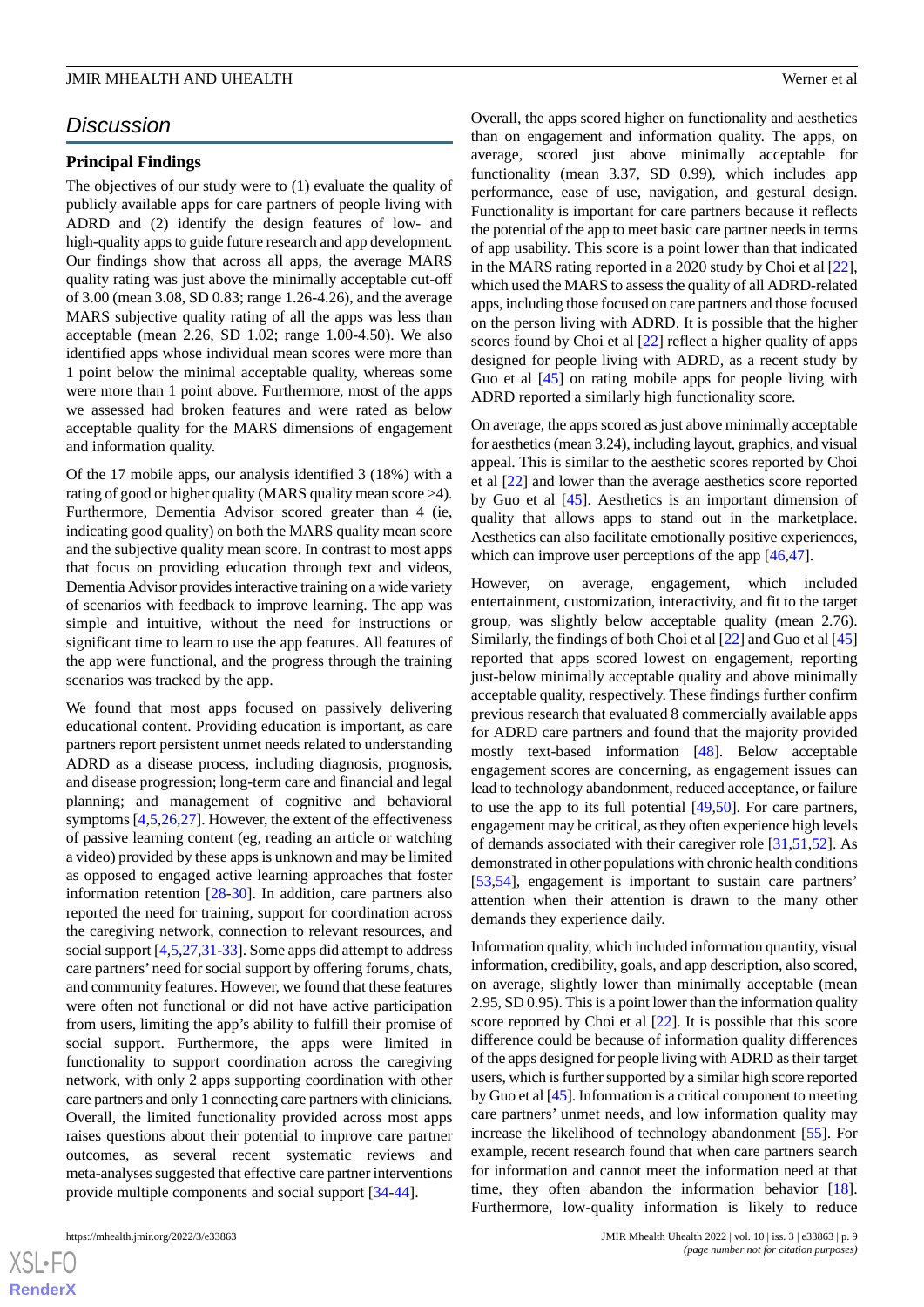perceived usefulness, which has been shown to be a key factor influencing caregivers' intention to adopt mobile health apps [[56\]](#page-12-12). Lower scores on information are also concerning, as this score reflects that apps are often not tested for effectiveness in improving people living with ADRD or care partner outcomes, reducing the ability to safeguard against products that may not deliver on their advertised potential. Specifically, of the 17 apps, 7 (41%) had a mean information quality score that ranged from 1.17 to 2.50 and 11 had a mean subjective quality score that ranged from 1.00 to 2.50. The scoring of both dimensions indicates inadequate quality, which potentially heightens the risk of technology abandonment and loss of the intended impact for target users. Furthermore, apps often state goals without any way to measure or track goal attainment; therefore, there are no clear pathways provided to evaluate whether the stated goals are achievable.

Although most apps met the MARS requirement for minimal acceptability, it may not be sufficient to meet the needs of care partners of people living with dementia. Research on older adults'technology acceptance indicates that they have a higher standard for technology acceptance [[57,](#page-12-13)[58\]](#page-12-14). As many care partners are older adults, raising the bar for acceptable mobile app quality may be critical to sustained care partner use. Furthermore, care partners experience high demands related to their caregiving role and managing complex symptoms and progressive decline and often experience suboptimal health outcomes such as high levels of burden, depression, and anxiety. Therefore, mobile apps may confer some level of risk and need to be held at a high standard so that they do not add burden or increase the risk of suboptimal health outcomes. In addition, an average score at the level of minimal acceptability may mask serious quality violations on one dimension that are counterbalanced by higher-than-average scores on other dimensions. For example, the above average–rated app Respite Mobile (mean MARS quality score 3.35) had a low information quality score (2.27) counterbalanced by particularly high scores on aesthetics (4.0) and functionality (4.25). Thus, minimum standards across dimensions may need to be imposed to avoid harm from counterbalanced weaknesses.

Overall, our ratings of the apps mirror some of those produced from a similar study by Choi et al [[22\]](#page-11-2), who also found app engagement scores to be lower than acceptable quality and further highlighted that their scoring differed based on the types of developers (ie, health care–related vs non–health care–related) and intended purpose (ie, awareness, assessment, and disease management). We lacked an appropriate sample to statistically compare differences between developer types. However, we similarly found that for overall mean scores, those developed by commercial entities were just below the minimally acceptable quality, whereas those developed by noncommercial entities were just above the minimally acceptable quality. This comparison further confirms our suggestion to establish higher standardized criteria for health information technology to meet the needs of the care partners of people living with dementia.

Considering the variability in app quality and the failure of many apps to attain acceptable overall and dimension-specific quality ratings, there is a need to adopt quality-focused design and development approaches. One such approach is UCD,

introduced earlier and characterized by design driven by a foundational understanding of user needs, direct or indirect input from end users in the design process, and rigorous testing with representative samples of intended end users [[16\]](#page-10-11). In participatory forms of UCD, sometimes called co-design, care partners can also actively contribute to design, leading to a higher likelihood that user needs and abilities are supported and accommodated [\[59](#page-12-15)]. UCD approaches can also be used to facilitate engagement through gamification and persuasive design. Furthermore, UCD-based emotional design can increase the quality of aesthetics and functionality [[46,](#page-12-2)[47](#page-12-3)].

#### **Limitations**

The results of this study should be considered in light of certain limitations. Not all the raters in our study were experts in technology design. However, we had 3 expert raters who conducted training and acted as arbiters for inclusion decisions and MARS rating. In addition, as per the MARS approach, the raters were not users themselves. To enhance our understanding of the quality of mobile apps for care partners of people living with dementia, future studies should include user testing, such as usability testing and other user tests, alongside expert ratings. Furthermore, we did not rate apps that were available only to study participants. However, the apps we rated are currently available on the market to all users and not limited to the study inclusion and exclusion criteria and participation timelines. Related to this, we were able to rate only what we could access. This means that apps that malfunctioned during log-ins or were only available to customers of a specific health system were not reviewed.

We also identified the limitations of the MARS that should be considered. First, the MARS assumes a typical user and does not address diverse personas, such as users with diverse ages, physical and cognitive abilities, race, ethnicities, and urbanicity or rurality. Second, applying the MARS item definitions is somewhat subjective, and the definitions are not connected to norms, such as a database of prior MARS evaluations. We addressed this limitation through training by reconciling differences in the interpretation of definitions through discussions and consensus building. Third, the MARS does not include certain aspects of design that contribute to app quality, such as security, the design process used, data standards, and accessibility compliance.

#### **Conclusions**

In evaluating the quality of publicly available apps for care partners of people living with ADRD, we found that apps, on average, are of minimally acceptable quality. Although we identified apps both above and below the minimally acceptable quality, many apps had broken features and were rated as below acceptable quality for engagement and information quality. Minimally acceptable quality is likely insufficient to meet the needs of care partners without potentially causing harm by increasing burden and stress. Future research should establish minimum quality standards across dimensions for mobile apps for care partners. The design features of high-quality apps identified in this study can provide the foundation for benchmarking these standards.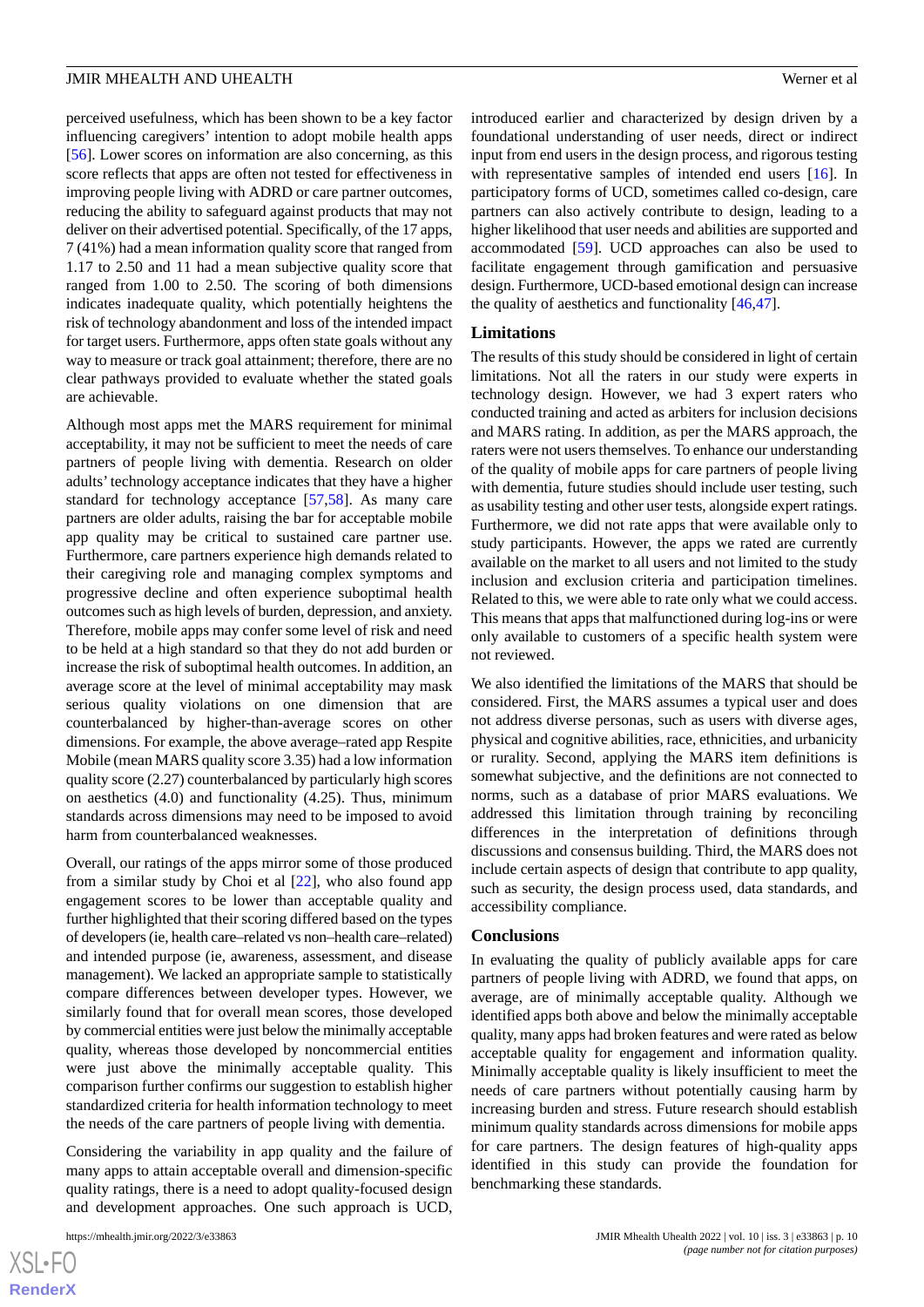# **Acknowledgments**

This work was supported by the National Institutes of Health, National Institute on Aging under grants R01 AG056926 and R21 AG062966 (RJH and JCB), 1R21AG072418 (RJH and NEW), and R41AG069607 (NEW and PL). The authors would like to thank Jessica Lee, Manoghna Vuppalapati, and Addison Latterell for their contributions to the MARS rating process.

# **Conflicts of Interest**

<span id="page-10-13"></span>RJH provides paid scientific advising to Cook Medical, LLC. None of the apps reviewed are developed or owned by Cook or its subsidiaries.

# **Multimedia Appendix 1**

Agreement and disagreement rates of each dyad before the expert-based score reconciliation process. [[DOCX File , 14 KB](https://jmir.org/api/download?alt_name=mhealth_v10i3e33863_app1.docx&filename=48118f1565a5d860e32d503f590420fd.docx)-[Multimedia Appendix 1\]](https://jmir.org/api/download?alt_name=mhealth_v10i3e33863_app1.docx&filename=48118f1565a5d860e32d503f590420fd.docx)

#### <span id="page-10-0"></span>**References**

- 1. Whitlatch CJ, Orsulic-Jeras S. Meeting the informational, educational, and psychosocial support needs of persons living with dementia and their family caregivers. Gerontologist 2018;58(suppl\_1):S58-S73. [doi: [10.1093/geront/gnx162\]](http://dx.doi.org/10.1093/geront/gnx162) [Medline: [29361068](http://www.ncbi.nlm.nih.gov/entrez/query.fcgi?cmd=Retrieve&db=PubMed&list_uids=29361068&dopt=Abstract)]
- <span id="page-10-1"></span>2. Maust D, Leggett A, Kales HC. Predictors of unmet need among caregivers of persons with dementia. Am J Geriatr Psychiatry 2017;25(3):S133-S134. [doi: [10.1016/j.jagp.2017.01.151\]](http://dx.doi.org/10.1016/j.jagp.2017.01.151)
- <span id="page-10-2"></span>3. Monica MM, Díaz-Santos M, Vossel K. 2021 Alzheimer's disease facts and figures. Alzheimer's Association. 2021. URL: <https://www.alz.org/media/documents/alzheimers-facts-and-figures.pdf> [accessed 2022-03-14]
- <span id="page-10-14"></span>4. Soong A, Au ST, Kyaw BM, Theng YL, Tudor Car L. Information needs and information seeking behaviour of people with dementia and their non-professional caregivers: a scoping review. BMC Geriatr 2020;20(1):61 [[FREE Full text](https://bmcgeriatr.biomedcentral.com/articles/10.1186/s12877-020-1454-y)] [doi: [10.1186/s12877-020-1454-y\]](http://dx.doi.org/10.1186/s12877-020-1454-y) [Medline: [32059648](http://www.ncbi.nlm.nih.gov/entrez/query.fcgi?cmd=Retrieve&db=PubMed&list_uids=32059648&dopt=Abstract)]
- <span id="page-10-3"></span>5. McCabe M, You E, Tatangelo G. Hearing their voice: a systematic review of dementia family caregivers' needs. Gerontologist 2016;56(5):e70-e88. [doi: [10.1093/geront/gnw078](http://dx.doi.org/10.1093/geront/gnw078)] [Medline: [27102056\]](http://www.ncbi.nlm.nih.gov/entrez/query.fcgi?cmd=Retrieve&db=PubMed&list_uids=27102056&dopt=Abstract)
- <span id="page-10-4"></span>6. Killen A, Flynn D, De Brún A, O'Brien N, O'Brien J, Thomas AJ, et al. Support and information needs following a diagnosis of dementia with Lewy bodies. Int Psychogeriatr 2016;28(3):495-501. [doi: [10.1017/S1041610215001362\]](http://dx.doi.org/10.1017/S1041610215001362) [Medline: [26328546](http://www.ncbi.nlm.nih.gov/entrez/query.fcgi?cmd=Retrieve&db=PubMed&list_uids=26328546&dopt=Abstract)]
- 7. Yaffe K, Fox P, Newcomer R, Sands L, Lindquist K, Dane K, et al. Patient and caregiver characteristics and nursing home placement in patients with dementia. JAMA 2002;287(16):2090-2097. [doi: [10.1001/jama.287.16.2090\]](http://dx.doi.org/10.1001/jama.287.16.2090) [Medline: [11966383\]](http://www.ncbi.nlm.nih.gov/entrez/query.fcgi?cmd=Retrieve&db=PubMed&list_uids=11966383&dopt=Abstract)
- <span id="page-10-5"></span>8. Coen RF, Swanwick GR, O'Boyle CA, Coakley D. Behaviour disturbance and other predictors of carer burden in Alzheimer's disease. Int J Geriatr Psychiatry 1997;12(3):331-336. [Medline: [9152717](http://www.ncbi.nlm.nih.gov/entrez/query.fcgi?cmd=Retrieve&db=PubMed&list_uids=9152717&dopt=Abstract)]
- <span id="page-10-6"></span>9. Clyburn LD, Stones MJ, Hadjistavropoulos T, Tuokko H. Predicting caregiver burden and depression in Alzheimer's disease. J Gerontol B Psychol Sci Soc Sci 2000;55(1):S2-13. [doi: [10.1093/geronb/55.1.s2\]](http://dx.doi.org/10.1093/geronb/55.1.s2) [Medline: [10728125](http://www.ncbi.nlm.nih.gov/entrez/query.fcgi?cmd=Retrieve&db=PubMed&list_uids=10728125&dopt=Abstract)]
- <span id="page-10-7"></span>10. Schulz R, O'Brien AT, Bookwala J, Fleissner K. Psychiatric and physical morbidity effects of dementia caregiving: prevalence, correlates, and causes. Gerontologist 1995;35(6):771-791. [doi: [10.1093/geront/35.6.771](http://dx.doi.org/10.1093/geront/35.6.771)] [Medline: [8557205](http://www.ncbi.nlm.nih.gov/entrez/query.fcgi?cmd=Retrieve&db=PubMed&list_uids=8557205&dopt=Abstract)]
- <span id="page-10-8"></span>11. Recommendations from the NIH AD research summit 2015. National Institute on Aging. 2015. URL: [https://www.nia.nih.gov/](https://www.nia.nih.gov/research/recommendations-nih-ad-research-summit-2015) [research/recommendations-nih-ad-research-summit-2015](https://www.nia.nih.gov/research/recommendations-nih-ad-research-summit-2015) [accessed 2022-03-11]
- <span id="page-10-9"></span>12. Recommendations from the NIH AD research summit 2018. National Institute of Aging. 2018. URL: [https://www.nia.nih.gov/](https://www.nia.nih.gov/research/administration/recommendations-nih-ad-research-summit-2018) [research/administration/recommendations-nih-ad-research-summit-2018](https://www.nia.nih.gov/research/administration/recommendations-nih-ad-research-summit-2018) [accessed 2022-03-11]
- <span id="page-10-10"></span>13. Werner NE, Stanislawski B, Marx KA, Watkins DC, Kobayashi M, Kales H, et al. Getting what they need when they need it. Identifying barriers to information needs of family caregivers to manage dementia-related behavioral symptoms. Appl Clin Inform 2017;8(1):191-205 [[FREE Full text](http://europepmc.org/abstract/MED/28224163)] [doi: [10.4338/ACI-2016-07-RA-0122\]](http://dx.doi.org/10.4338/ACI-2016-07-RA-0122) [Medline: [28224163\]](http://www.ncbi.nlm.nih.gov/entrez/query.fcgi?cmd=Retrieve&db=PubMed&list_uids=28224163&dopt=Abstract)
- <span id="page-10-11"></span>14. Rathnayake S, Moyle W, Jones C, Calleja P. mHealth applications as an educational and supportive resource for family carers of people with dementia: an integrative review. Dementia (London) 2019;18(7-8):3091-3112. [doi: [10.1177/1471301218768903\]](http://dx.doi.org/10.1177/1471301218768903) [Medline: [29631492\]](http://www.ncbi.nlm.nih.gov/entrez/query.fcgi?cmd=Retrieve&db=PubMed&list_uids=29631492&dopt=Abstract)
- <span id="page-10-12"></span>15. Lorca-Cabrera J, Grau C, Martí-Arques R, Raigal-Aran L, Falcó-Pegueroles A, Albacar-Riobóo N. Effectiveness of health web-based and mobile app-based interventions designed to improve informal caregiver's well-being and quality of life: a systematic review. Int J Med Inform 2020;134:104003. [doi: [10.1016/j.ijmedinf.2019.104003\]](http://dx.doi.org/10.1016/j.ijmedinf.2019.104003) [Medline: [31790857\]](http://www.ncbi.nlm.nih.gov/entrez/query.fcgi?cmd=Retrieve&db=PubMed&list_uids=31790857&dopt=Abstract)
- 16. ISO 9241-210:2019: ergonomics of human-system interaction Part 210: human-centred design for interactive systems. International Organization for Standardization. 2019. URL:<https://www.iso.org/standard/77520.html> [accessed 2022-03-11]
- 17. Boustani M, Unützer J, Leykum LK. Design, implement, and diffuse scalable and sustainable solutions for dementia care. J Am Geriatr Soc 2021;69(7):1755-1762. [doi: [10.1111/jgs.17342](http://dx.doi.org/10.1111/jgs.17342)] [Medline: [34245584\]](http://www.ncbi.nlm.nih.gov/entrez/query.fcgi?cmd=Retrieve&db=PubMed&list_uids=34245584&dopt=Abstract)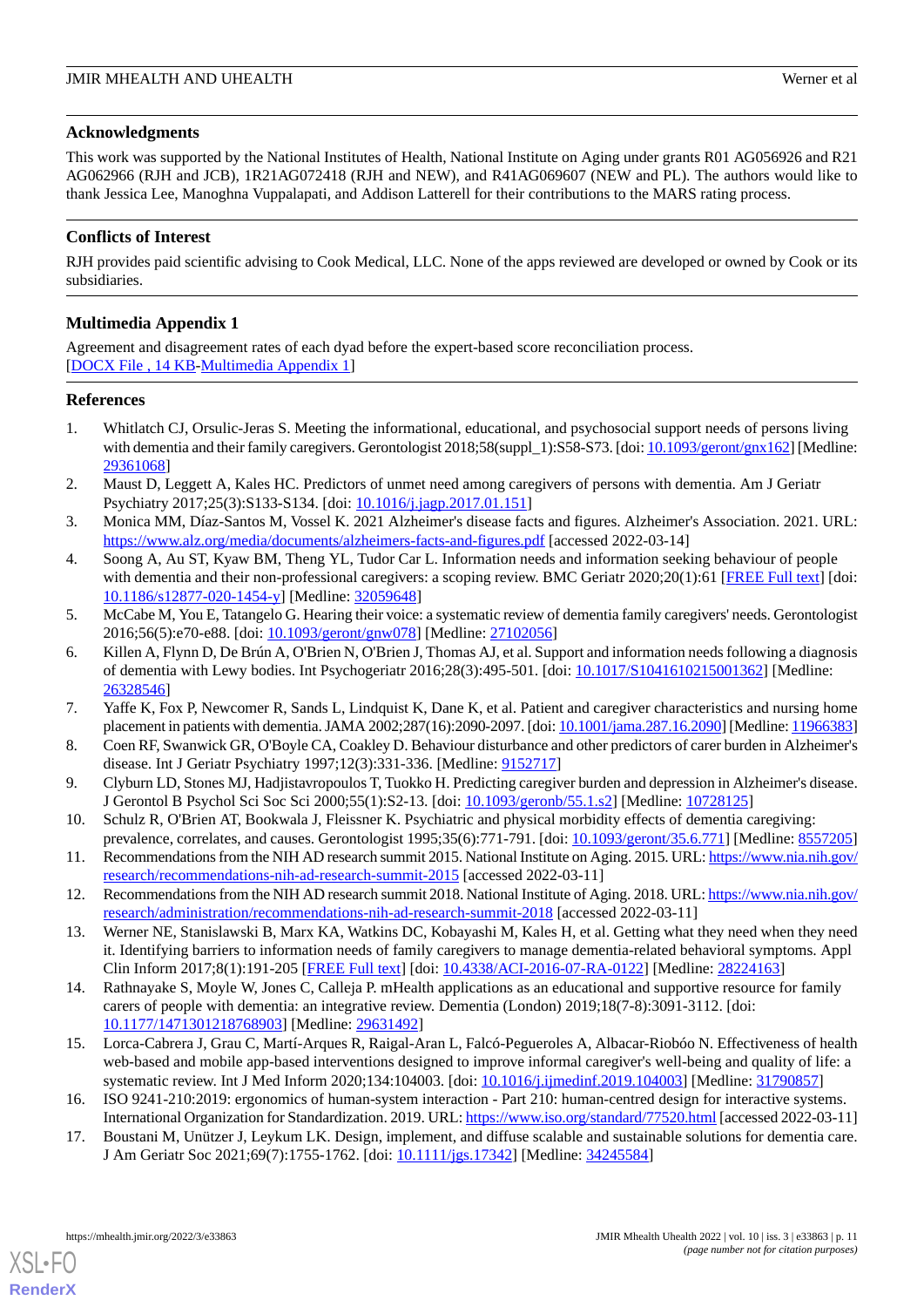- <span id="page-11-0"></span>18. Rutkowski RA, Ponnala S, Younan L, Weiler DT, Bykovskyi AG, Werner NE. A process-based approach to exploring the information behavior of informal caregivers of people living with dementia. Int J Med Inform 2021;145:104341 [\[FREE](http://europepmc.org/abstract/MED/33242761) [Full text\]](http://europepmc.org/abstract/MED/33242761) [doi: [10.1016/j.ijmedinf.2020.104341\]](http://dx.doi.org/10.1016/j.ijmedinf.2020.104341) [Medline: [33242761](http://www.ncbi.nlm.nih.gov/entrez/query.fcgi?cmd=Retrieve&db=PubMed&list_uids=33242761&dopt=Abstract)]
- 19. McCurdie T, Taneva S, Casselman M, Yeung M, McDaniel C, Ho W, et al. mHealth consumer apps: the case for user-centered design. Biomed Instrum Technol 2012;Suppl:49-56. [doi: [10.2345/0899-8205-46.s2.49](http://dx.doi.org/10.2345/0899-8205-46.s2.49)] [Medline: [23039777](http://www.ncbi.nlm.nih.gov/entrez/query.fcgi?cmd=Retrieve&db=PubMed&list_uids=23039777&dopt=Abstract)]
- <span id="page-11-1"></span>20. Lyon AR, Koerner K. User-centered design for psychosocial intervention development and implementation. Clin Psychol (New York) 2016;23(2):180-200 [[FREE Full text](http://europepmc.org/abstract/MED/29456295)] [doi: [10.1111/cpsp.12154](http://dx.doi.org/10.1111/cpsp.12154)] [Medline: [29456295](http://www.ncbi.nlm.nih.gov/entrez/query.fcgi?cmd=Retrieve&db=PubMed&list_uids=29456295&dopt=Abstract)]
- <span id="page-11-2"></span>21. Tippey KG, Weinger MB. User-centered design means better patient care. Biomed Instrum Technol 2017;51(3):220-222. [doi: [10.2345/0899-8205-51.3.220\]](http://dx.doi.org/10.2345/0899-8205-51.3.220) [Medline: [28530864\]](http://www.ncbi.nlm.nih.gov/entrez/query.fcgi?cmd=Retrieve&db=PubMed&list_uids=28530864&dopt=Abstract)
- <span id="page-11-3"></span>22. Choi SK, Yelton B, Ezeanya VK, Kannaley K, Friedman DB. Review of the content and quality of mobile applications about Alzheimer's disease and related dementias. J Appl Gerontol 2020;39(6):601-608 [\[FREE Full text\]](http://europepmc.org/abstract/MED/30049239) [doi: [10.1177/0733464818790187\]](http://dx.doi.org/10.1177/0733464818790187) [Medline: [30049239\]](http://www.ncbi.nlm.nih.gov/entrez/query.fcgi?cmd=Retrieve&db=PubMed&list_uids=30049239&dopt=Abstract)
- <span id="page-11-4"></span>23. Stoyanov SR, Hides L, Kavanagh DJ, Zelenko O, Tjondronegoro D, Mani M. Mobile app rating scale: a new tool for assessing the quality of health mobile apps. JMIR Mhealth Uhealth 2015;3(1):e27 [\[FREE Full text\]](https://mhealth.jmir.org/2015/1/e27/) [doi: [10.2196/mhealth.3422](http://dx.doi.org/10.2196/mhealth.3422)] [Medline: [25760773](http://www.ncbi.nlm.nih.gov/entrez/query.fcgi?cmd=Retrieve&db=PubMed&list_uids=25760773&dopt=Abstract)]
- <span id="page-11-5"></span>24. Terhorst Y, Philippi P, Sander LB, Schultchen D, Paganini S, Bardus M, et al. Validation of the mobile application rating scale (MARS). PLoS One 2020;15(11):e0241480 [\[FREE Full text](https://dx.plos.org/10.1371/journal.pone.0241480)] [doi: [10.1371/journal.pone.0241480](http://dx.doi.org/10.1371/journal.pone.0241480)] [Medline: [33137123\]](http://www.ncbi.nlm.nih.gov/entrez/query.fcgi?cmd=Retrieve&db=PubMed&list_uids=33137123&dopt=Abstract)
- <span id="page-11-6"></span>25. Salazar A, de Sola H, Failde I, Moral-Munoz JA. Measuring the quality of mobile apps for the management of pain: systematic search and evaluation using the mobile app rating scale. JMIR Mhealth Uhealth 2018;6(10):e10718 [\[FREE Full](https://mhealth.jmir.org/2018/10/e10718/) [text](https://mhealth.jmir.org/2018/10/e10718/)] [doi: [10.2196/10718\]](http://dx.doi.org/10.2196/10718) [Medline: [30361196\]](http://www.ncbi.nlm.nih.gov/entrez/query.fcgi?cmd=Retrieve&db=PubMed&list_uids=30361196&dopt=Abstract)
- <span id="page-11-7"></span>26. Peterson K, Hahn H, Lee AJ, Madison CA, Atri A. In the information age, do dementia caregivers get the information they need? Semi-structured interviews to determine informal caregivers' education needs, barriers, and preferences. BMC Geriatr 2016;16(1):164 [[FREE Full text\]](https://bmcgeriatr.biomedcentral.com/articles/10.1186/s12877-016-0338-7) [doi: [10.1186/s12877-016-0338-7](http://dx.doi.org/10.1186/s12877-016-0338-7)] [Medline: [27662829](http://www.ncbi.nlm.nih.gov/entrez/query.fcgi?cmd=Retrieve&db=PubMed&list_uids=27662829&dopt=Abstract)]
- <span id="page-11-8"></span>27. Esandi N, Nolan M, Alfaro C, Canga-Armayor A. Keeping things in balance: family experiences of living with Alzheimer's disease. Gerontologist 2018;58(2):e56-e67. [doi: [10.1093/geront/gnx084](http://dx.doi.org/10.1093/geront/gnx084)] [Medline: [28633376](http://www.ncbi.nlm.nih.gov/entrez/query.fcgi?cmd=Retrieve&db=PubMed&list_uids=28633376&dopt=Abstract)]
- 28. Haidet P, Morgan RO, O'Malley K, Moran BJ, Richards BF. A controlled trial of active versus passive learning strategies in a large group setting. Adv Health Sci Educ Theory Pract 2004;9(1):15-27. [doi: [10.1023/B:AHSE.0000012213.62043.45\]](http://dx.doi.org/10.1023/B:AHSE.0000012213.62043.45) [Medline: [14739758](http://www.ncbi.nlm.nih.gov/entrez/query.fcgi?cmd=Retrieve&db=PubMed&list_uids=14739758&dopt=Abstract)]
- <span id="page-11-9"></span>29. Miller JL, Paciga KA, Danby S, Beaudoin-Ryan L, Kaldor T. Looking beyond swiping and tapping: review of design and methodologies for researching young children's use of digital technologies. Cyberpsychology 2017;11(3):15-27. [doi: [10.5817/CP2017-3-6\]](http://dx.doi.org/10.5817/CP2017-3-6)
- <span id="page-11-10"></span>30. Zosh JM, Lytle SR, Golinkoff RM, Hirsh-Pasek K. Putting the education back in educational apps: how content and context interact to promote learning. In: Barr R, Linebarger DN, editors. Media exposure during infancy and early childhood: the effects of content and context on learning and development. Cham, Switzerland: Springer; 2017:259-282.
- <span id="page-11-11"></span>31. Ponnala S, Block L, Lingg AJ, Kind AJ, Werner NE. Conceptualizing caregiving activities for persons with dementia (PwD) through a patient work lens. Appl Ergon 2020;85:103070 [[FREE Full text\]](http://europepmc.org/abstract/MED/32174358) [doi: [10.1016/j.apergo.2020.103070\]](http://dx.doi.org/10.1016/j.apergo.2020.103070) [Medline: [32174358](http://www.ncbi.nlm.nih.gov/entrez/query.fcgi?cmd=Retrieve&db=PubMed&list_uids=32174358&dopt=Abstract)]
- <span id="page-11-12"></span>32. Neubert L, Gottschalk S, König HH, Brettschneider C. Dementia care-giving from a family network perspective in Germany: a typology. Health Soc Care Community 2022;30(2):579-591. [doi: [10.1111/hsc.13161\]](http://dx.doi.org/10.1111/hsc.13161) [Medline: [32939908](http://www.ncbi.nlm.nih.gov/entrez/query.fcgi?cmd=Retrieve&db=PubMed&list_uids=32939908&dopt=Abstract)]
- 33. Friedman EM, Kennedy DP. Typologies of dementia caregiver support networks: a pilot study. Gerontologist 2021;61(8):1221-1230 [[FREE Full text](http://europepmc.org/abstract/MED/33585929)] [doi: [10.1093/geront/gnab013\]](http://dx.doi.org/10.1093/geront/gnab013) [Medline: [33585929](http://www.ncbi.nlm.nih.gov/entrez/query.fcgi?cmd=Retrieve&db=PubMed&list_uids=33585929&dopt=Abstract)]
- 34. Chiu T, Marziali E, Colantonio A, Carswell A, Gruneir M, Tang M, et al. Internet-based caregiver support for Chinese Canadians taking care of a family member with Alzheimer disease and related dementia. Can J Aging 2009;28(4):323-336. [doi: [10.1017/S0714980809990158\]](http://dx.doi.org/10.1017/S0714980809990158) [Medline: [19925698](http://www.ncbi.nlm.nih.gov/entrez/query.fcgi?cmd=Retrieve&db=PubMed&list_uids=19925698&dopt=Abstract)]
- 35. Glueckauf RL, Ketterson TU, Loomis JS, Dages P. Online support and education for dementia caregivers: overview, utilization, and initial program evaluation. Telemed J E Health 2004;10(2):223-232. [doi: [10.1089/tmj.2004.10.223](http://dx.doi.org/10.1089/tmj.2004.10.223)] [Medline: [15319052](http://www.ncbi.nlm.nih.gov/entrez/query.fcgi?cmd=Retrieve&db=PubMed&list_uids=15319052&dopt=Abstract)]
- 36. Bateman DR, Srinivas B, Emmett TW, Schleyer TK, Holden RJ, Hendrie HC, et al. Categorizing health outcomes and efficacy of mHealth apps for persons with cognitive impairment: a systematic review. J Med Internet Res 2017;19(8):e301 [[FREE Full text](https://www.jmir.org/2017/8/e301/)] [doi: [10.2196/jmir.7814](http://dx.doi.org/10.2196/jmir.7814)] [Medline: [28855146](http://www.ncbi.nlm.nih.gov/entrez/query.fcgi?cmd=Retrieve&db=PubMed&list_uids=28855146&dopt=Abstract)]
- 37. Godwin KM, Mills WL, Anderson JA, Kunik ME. Technology-driven interventions for caregivers of persons with dementia: a systematic review. Am J Alzheimers Dis Other Demen 2013;28(3):216-222 [\[FREE Full text\]](https://journals.sagepub.com/doi/10.1177/1533317513481091?url_ver=Z39.88-2003&rfr_id=ori:rid:crossref.org&rfr_dat=cr_pub%3dpubmed) [doi: [10.1177/1533317513481091\]](http://dx.doi.org/10.1177/1533317513481091) [Medline: [23528881\]](http://www.ncbi.nlm.nih.gov/entrez/query.fcgi?cmd=Retrieve&db=PubMed&list_uids=23528881&dopt=Abstract)
- 38. Martínez-Alcalá CI, Pliego-Pastrana P, Rosales-Lagarde A, Lopez-Noguerola JS, Molina-Trinidad EM. Information and communication technologies in the care of the elderly: systematic review of applications aimed at patients with dementia and caregivers. JMIR Rehabil Assist Technol 2016;3(1):e6 [\[FREE Full text](https://rehab.jmir.org/2016/1/e6/)] [doi: [10.2196/rehab.5226\]](http://dx.doi.org/10.2196/rehab.5226) [Medline: [28582258\]](http://www.ncbi.nlm.nih.gov/entrez/query.fcgi?cmd=Retrieve&db=PubMed&list_uids=28582258&dopt=Abstract)
- 39. Marziali E, Garcia LJ. Dementia caregivers' responses to 2 internet-based intervention programs. Am J Alzheimers Dis Other Demen 2011;26(1):36-43 [[FREE Full text\]](https://journals.sagepub.com/doi/10.1177/1533317510387586?url_ver=Z39.88-2003&rfr_id=ori:rid:crossref.org&rfr_dat=cr_pub%3dpubmed) [doi: [10.1177/1533317510387586](http://dx.doi.org/10.1177/1533317510387586)] [Medline: [21282276](http://www.ncbi.nlm.nih.gov/entrez/query.fcgi?cmd=Retrieve&db=PubMed&list_uids=21282276&dopt=Abstract)]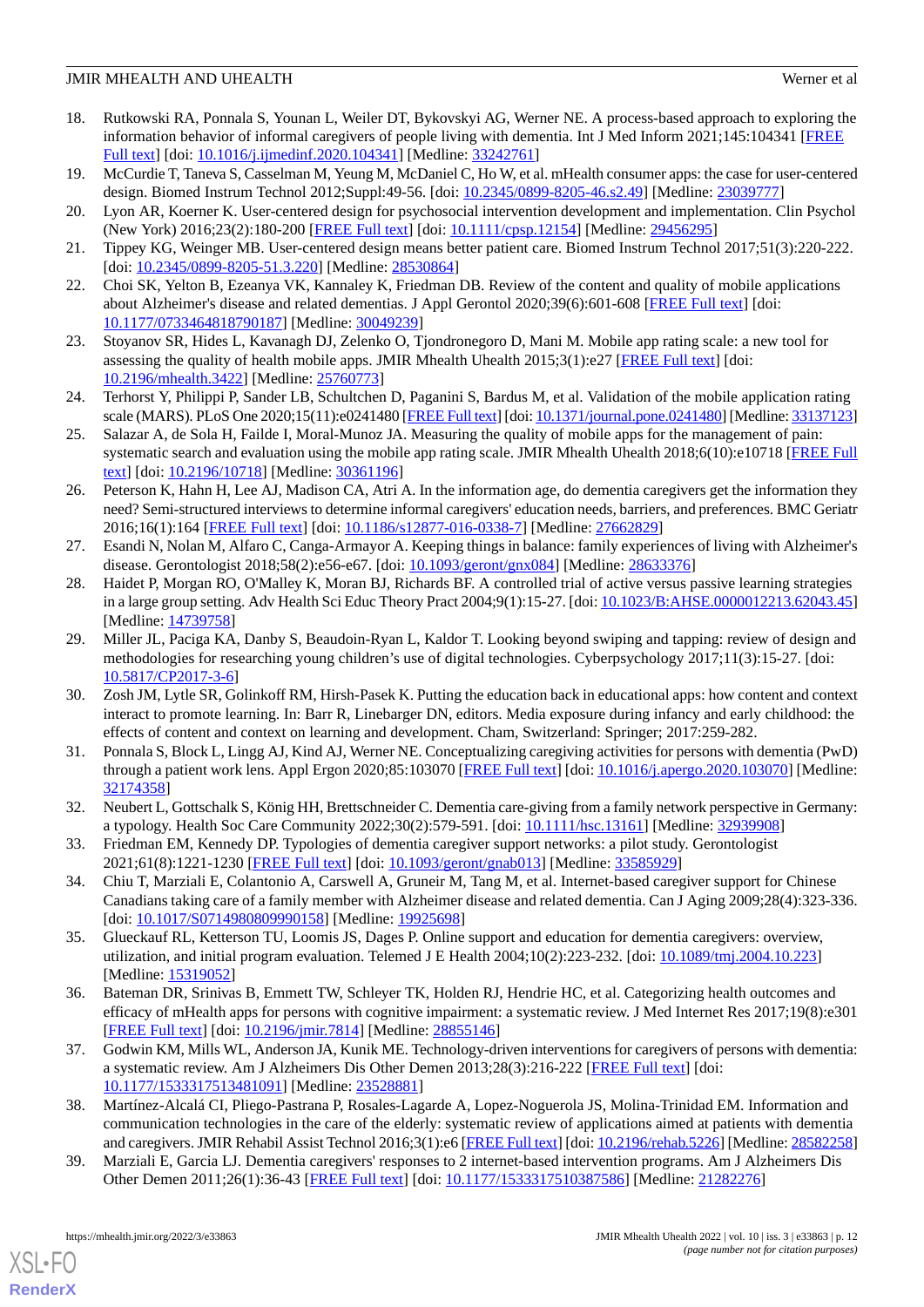- 40. Lewis ML, Hobday JV, Hepburn KW. Internet-based program for dementia caregivers. Am J Alzheimers Dis Other Demen 2010;25(8):674-679 [[FREE Full text](https://journals.sagepub.com/doi/10.1177/1533317510385812?url_ver=Z39.88-2003&rfr_id=ori:rid:crossref.org&rfr_dat=cr_pub%3dpubmed)] [doi: [10.1177/1533317510385812\]](http://dx.doi.org/10.1177/1533317510385812) [Medline: [21131674\]](http://www.ncbi.nlm.nih.gov/entrez/query.fcgi?cmd=Retrieve&db=PubMed&list_uids=21131674&dopt=Abstract)
- 41. van der Roest HG, Meiland FJ, Jonker C, Dröes RM. User evaluation of the DEMentia-specific Digital Interactive Social Chart (DEM-DISC). A pilot study among informal carers on its impact, user friendliness and, usefulness. Aging Ment Health 2010;14(4):461-470. [doi: [10.1080/13607860903311741\]](http://dx.doi.org/10.1080/13607860903311741) [Medline: [20455122\]](http://www.ncbi.nlm.nih.gov/entrez/query.fcgi?cmd=Retrieve&db=PubMed&list_uids=20455122&dopt=Abstract)
- 42. Hopwood J, Walker N, McDonagh L, Rait G, Walters K, Iliffe S, et al. Internet-based interventions aimed at supporting family caregivers of people with dementia: systematic review. J Med Internet Res 2018;20(6):e216 [[FREE Full text](https://www.jmir.org/2018/6/e216/)] [doi: [10.2196/jmir.9548](http://dx.doi.org/10.2196/jmir.9548)] [Medline: [29895512](http://www.ncbi.nlm.nih.gov/entrez/query.fcgi?cmd=Retrieve&db=PubMed&list_uids=29895512&dopt=Abstract)]
- <span id="page-12-0"></span>43. Etxeberria I, Salaberria K, Gorostiaga A. Online support for family caregivers of people with dementia: a systematic review and meta-analysis of RCTs and quasi-experimental studies. Aging Ment Health 2021;25(7):1165-1180. [doi: [10.1080/13607863.2020.1758900\]](http://dx.doi.org/10.1080/13607863.2020.1758900) [Medline: [32363901\]](http://www.ncbi.nlm.nih.gov/entrez/query.fcgi?cmd=Retrieve&db=PubMed&list_uids=32363901&dopt=Abstract)
- <span id="page-12-1"></span>44. Deeken F, Rezo A, Hinz M, Discher R, Rapp MA. Evaluation of technology-based interventions for informal caregivers of patients with dementia-a meta-analysis of randomized controlled trials. Am J Geriatr Psychiatry 2019;27(4):426-445. [doi: [10.1016/j.jagp.2018.12.003](http://dx.doi.org/10.1016/j.jagp.2018.12.003)] [Medline: [30642650\]](http://www.ncbi.nlm.nih.gov/entrez/query.fcgi?cmd=Retrieve&db=PubMed&list_uids=30642650&dopt=Abstract)
- <span id="page-12-2"></span>45. Guo Y, Yang F, Hu F, Li W, Ruggiano N, Lee HY. Existing mobile phone apps for self-care management of people with Alzheimer disease and related dementias: systematic analysis. JMIR Aging 2020;3(1):e15290 [\[FREE Full text\]](https://aging.jmir.org/2020/1/e15290/) [doi: [10.2196/15290\]](http://dx.doi.org/10.2196/15290) [Medline: [32012045\]](http://www.ncbi.nlm.nih.gov/entrez/query.fcgi?cmd=Retrieve&db=PubMed&list_uids=32012045&dopt=Abstract)
- <span id="page-12-3"></span>46. Norman DA. Emotional design: why we love (or hate) everyday things. New York, NY: Basic Civitas Books; 2004.
- <span id="page-12-4"></span>47. Kujala S, Miron-Shatz T. Emotions, experiences and usability in real-life mobile phone use. In: Proceedings of the SIGCHI Conference on Human Factors in Computing Systems. 2013 Presented at: CHI '13; April 27-May 2, 2013; Paris, France p. 1061-1070. [doi: [10.1145/2470654.2466135](http://dx.doi.org/10.1145/2470654.2466135)]
- <span id="page-12-5"></span>48. Wozney L, Freitas de Souza LM, Kervin E, Queluz F, McGrath PJ, Keefe J. Commercially available mobile apps for caregivers of people with Alzheimer disease or other related dementias: systematic search. JMIR Aging 2018;1(2):e12274 [[FREE Full text](https://aging.jmir.org/2018/2/e12274/)] [doi: [10.2196/12274\]](http://dx.doi.org/10.2196/12274) [Medline: [31518255\]](http://www.ncbi.nlm.nih.gov/entrez/query.fcgi?cmd=Retrieve&db=PubMed&list_uids=31518255&dopt=Abstract)
- <span id="page-12-6"></span>49. Edney S, Ryan JC, Olds T, Monroe C, Fraysse F, Vandelanotte C, et al. User engagement and attrition in an app-based physical activity intervention: secondary analysis of a randomized controlled trial. J Med Internet Res 2019;21(11):e14645 [[FREE Full text](https://www.jmir.org/2019/11/e14645/)] [doi: [10.2196/14645\]](http://dx.doi.org/10.2196/14645) [Medline: [31774402\]](http://www.ncbi.nlm.nih.gov/entrez/query.fcgi?cmd=Retrieve&db=PubMed&list_uids=31774402&dopt=Abstract)
- <span id="page-12-8"></span><span id="page-12-7"></span>50. Zhao Z, Arya A, Whitehead A, Chan G, Etemad SA. Keeping users engaged through feature updates: a long-term study of using wearable-based exergames. In: Proceedings of the 2017 CHI Conference on Human Factors in Computing Systems. 2017 Presented at: CHI '17; May 6-11, 2017; Denver, CO p. 1053-1064. [doi: [10.1145/3025453.3025982](http://dx.doi.org/10.1145/3025453.3025982)]
- <span id="page-12-9"></span>51. Waligora KJ, Bahouth MN, Han HR. The self-care needs and behaviors of dementia informal caregivers: a systematic review. Gerontologist 2019;59(5):e565-e583. [doi: [10.1093/geront/gny076](http://dx.doi.org/10.1093/geront/gny076)] [Medline: [29931147](http://www.ncbi.nlm.nih.gov/entrez/query.fcgi?cmd=Retrieve&db=PubMed&list_uids=29931147&dopt=Abstract)]
- <span id="page-12-10"></span>52. Ponnala S, Werner NE. Exploring informal caregiver workload using a macroergonomics lens on multiple resources. Proc Hum Factors Ergon Soc Annu Meet 2021;64(1):856-860. [doi: [10.1177/1071181320641198](http://dx.doi.org/10.1177/1071181320641198)]
- <span id="page-12-11"></span>53. Dennison L, Morrison L, Conway G, Yardley L. Opportunities and challenges for smartphone applications in supporting health behavior change: qualitative study. J Med Internet Res 2013;15(4):e86 [\[FREE Full text\]](https://www.jmir.org/2013/4/e86/) [doi: [10.2196/jmir.2583](http://dx.doi.org/10.2196/jmir.2583)] [Medline: [23598614](http://www.ncbi.nlm.nih.gov/entrez/query.fcgi?cmd=Retrieve&db=PubMed&list_uids=23598614&dopt=Abstract)]
- <span id="page-12-12"></span>54. Stawarz K, Preist C, Coyle D. Use of smartphone apps, social media, and web-based resources to support mental health and well-being: online survey. JMIR Ment Health 2019;6(7):e12546 [\[FREE Full text\]](https://mental.jmir.org/2019/7/e12546/) [doi: [10.2196/12546](http://dx.doi.org/10.2196/12546)] [Medline: [31301126](http://www.ncbi.nlm.nih.gov/entrez/query.fcgi?cmd=Retrieve&db=PubMed&list_uids=31301126&dopt=Abstract)]
- <span id="page-12-13"></span>55. Song T, Deng N, Cui T, Qian S, Liu F, Guan Y, et al. Measuring success of patients' continuous use of mobile health services for self-management of chronic conditions: model development and validation. J Med Internet Res 2021;23(7):e26670 [[FREE Full text](https://www.jmir.org/2021/7/e26670/)] [doi: [10.2196/26670\]](http://dx.doi.org/10.2196/26670) [Medline: [34255685\]](http://www.ncbi.nlm.nih.gov/entrez/query.fcgi?cmd=Retrieve&db=PubMed&list_uids=34255685&dopt=Abstract)
- <span id="page-12-15"></span><span id="page-12-14"></span>56. Mendez KJ, Budhathoki C, Labrique AB, Sadak T, Tanner EK, Han HR. Factors associated with intention to adopt mHealth apps among dementia caregivers with a chronic condition: cross-sectional, correlational study. JMIR Mhealth Uhealth 2021;9(8):e27926 [\[FREE Full text](https://mhealth.jmir.org/2021/8/e27926/)] [doi: [10.2196/27926\]](http://dx.doi.org/10.2196/27926) [Medline: [34463637\]](http://www.ncbi.nlm.nih.gov/entrez/query.fcgi?cmd=Retrieve&db=PubMed&list_uids=34463637&dopt=Abstract)
- 57. Mitzner TL, Savla J, Boot WR, Sharit J, Charness N, Czaja SJ, et al. Technology adoption by older adults: findings from the PRISM trial. Gerontologist 2019;59(1):34-44 [[FREE Full text](http://europepmc.org/abstract/MED/30265294)] [doi: [10.1093/geront/gny113\]](http://dx.doi.org/10.1093/geront/gny113) [Medline: [30265294\]](http://www.ncbi.nlm.nih.gov/entrez/query.fcgi?cmd=Retrieve&db=PubMed&list_uids=30265294&dopt=Abstract)
- 58. Harris MT, Rogers WA. Understanding acceptance of healthcare technology by older adults: implications for adoption. Innov Aging 2019;3(Suppl 1):S929. [doi: [10.1093/geroni/igz038.3382](http://dx.doi.org/10.1093/geroni/igz038.3382)]
- 59. Bratteteig T, Wagner I. Disentangling participation: power and decision-making in participatory design. Cham, Switzerland: Springer; 2014.

# **Abbreviations**

**ADRD:** Alzheimer disease and related dementias **MARS:** Mobile App Rating Scale **UCD:** user-centered design